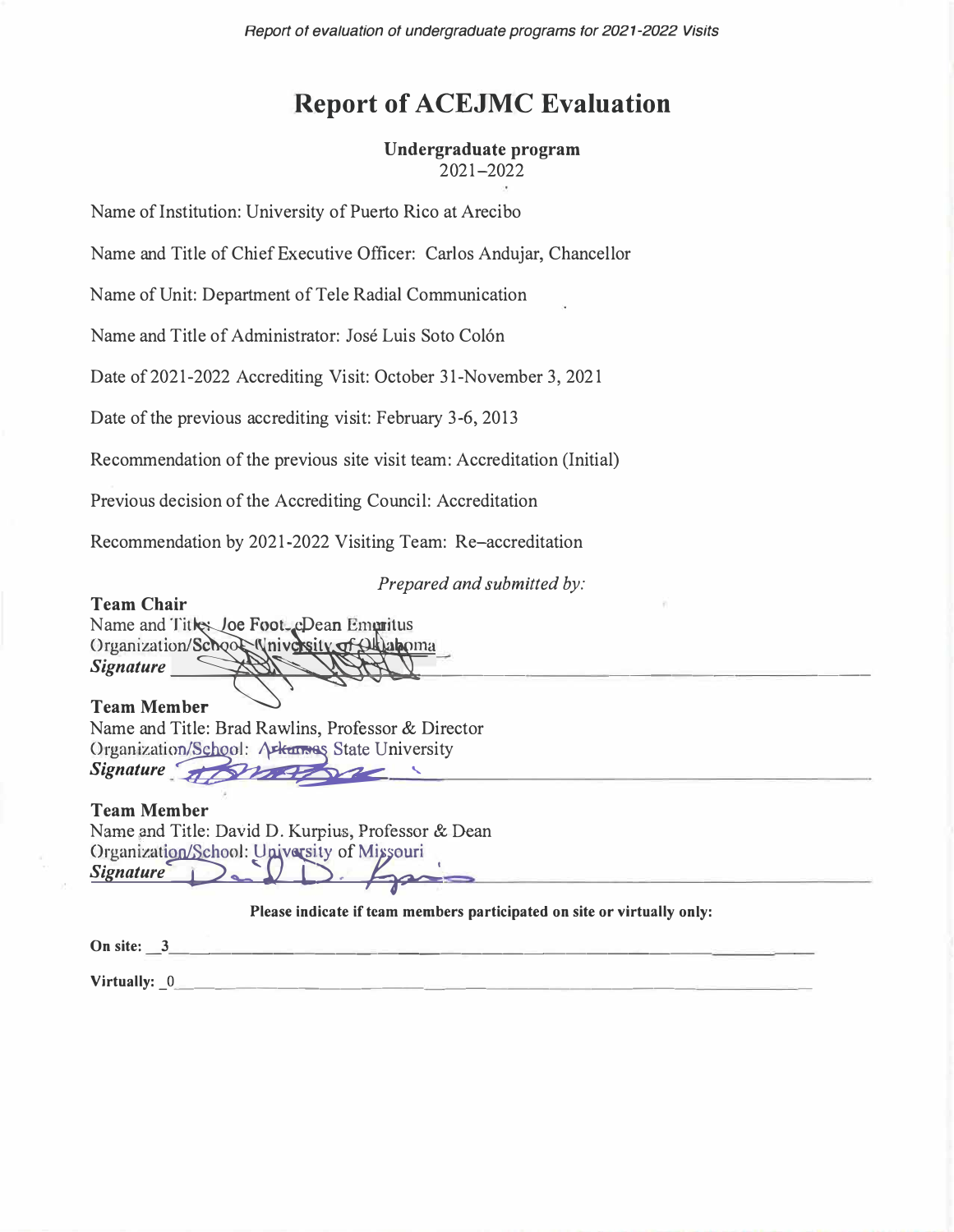*Report of evaluation of undergraduate programs for 2021-2022 Visits* 

## **PART I: General information**

**Name of Institution:** University of Puerto Rico at Arecibo

**Name of Unit:** Department of Tele Radial Communication

**Year of Visit:** 2021

### **1. Check regional association by which the institution now is accredited.**

- x Middle States Association of Colleges and Schools
- \_\_\_ New England Association of Schools and Colleges
- North Central Association of Colleges and Schools
- \_\_\_ Northwest Association of Schools and Colleges
- \_\_\_ Southern Association of Colleges and Schools
- \_\_\_ Western Association of Schools and Colleges

### **2. Indicate the institution's type of control; check more than one if necessary.**

- Private
- $x$  Public

Other (specify)

**3. Provide assurance that the institution has legal authorization to provide education beyond the secondary level in your state. It is not necessary to include entire authorizing documents. Public institutions may cite legislative acts; private institutions may cite charters or other authorizing documents.**

The University of Puerto Rico at Arecibo is part of the University of Puerto Rico´s system, which is licensed by the Education Council of Puerto Rico and accredited by the MSCHE.

### **4. Has the Journalism/Mass Communications unit been evaluated previously by the Accrediting Council on Education in Journalism and Mass Communications?**

 x Yes \_\_ No Self-Study Report for Accreditation in 2021-22 If yes, give the date of the last accrediting visit: **2013**

**5. When was the unit or sequences within the unit first accredited by ACEJMC?** The unit was first accredited in 2013

### **6. Provide the unit's mission statement. Statement should give date of adoption and/or last revision.**

The mission statement of the Department of Tele Radial Communication was revised in 2019. It states the following:

"Develop in students the capacity to understand fundamental concepts and basic principles that govern the communication industry and its professions. One of those basic principles is a firm compromise with freedom of speech, access to information and rejection to censorship"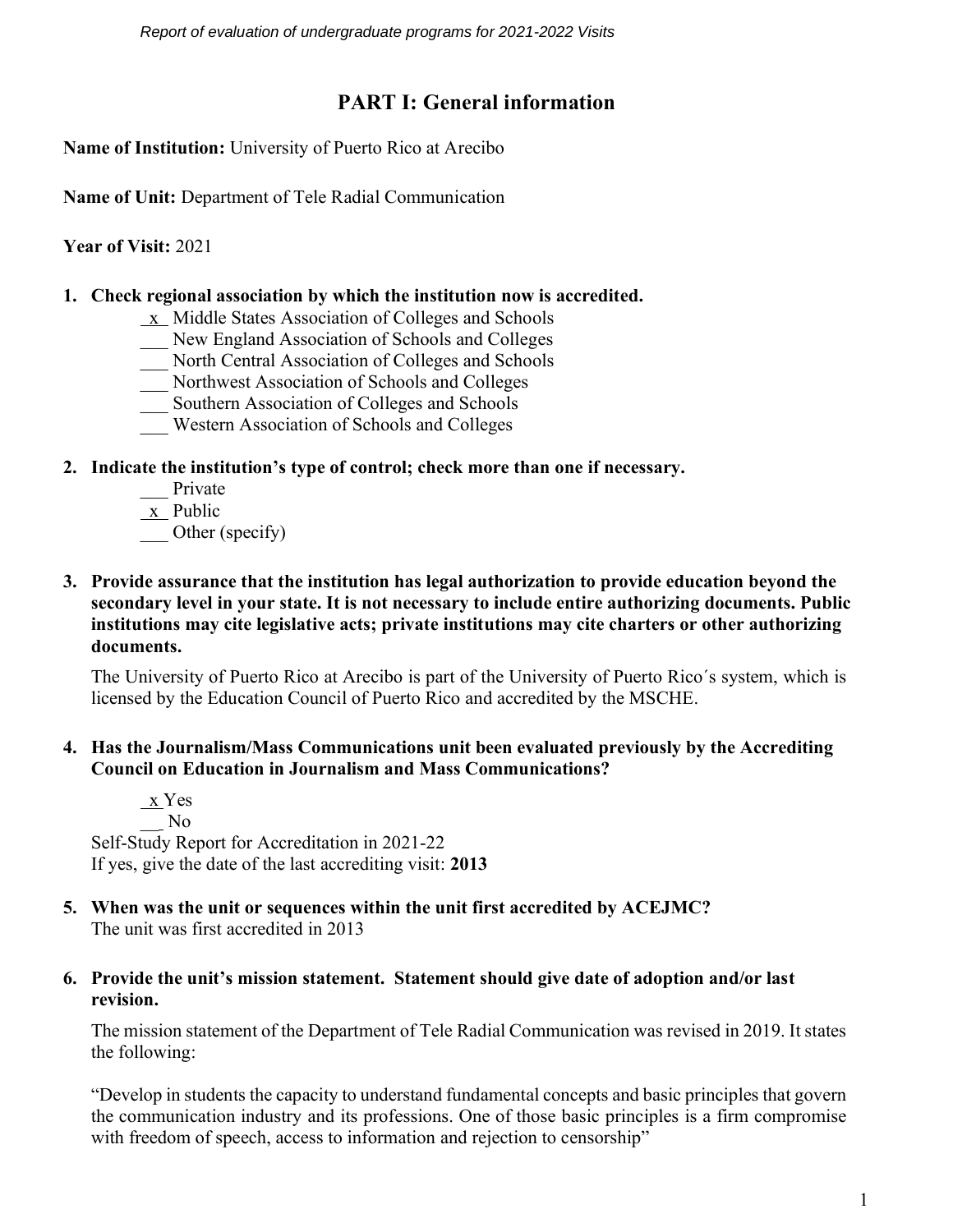### **7. What are the type and length of terms?**

Semesters of 15 weeks Quarters of  $N/A$  weeks Summer sessions of 4 weeks Intersessions of N/A weeks

### **8. Check the programs offered in journalism/mass communications:**

\_x \_ Bachelor's degree N/A Master's degree N/A Ph.D. degree

**9. List the specific undergraduate degrees as well as the majors or sequences being reviewed by ACEJMC.**

Bachelor's degree in Tele Radial Communication with six areas of emphasis: News, Strategic Communication, Photography, Multimedia, Digital Cinema, and Media Production and Direction.

### **10. Credit hours required by the university for an undergraduate degree:**

123 credit hours (semester-hour credits).

### **11. Give the number of credit hours' students may earn for internship experience.**

3 credit hours.

### **12. List each professional Journalism or Mass Communications sequence or specialty offered and give the name of the person in charge.**

| Name of Sequence or Specialty      | Person in Charge           |
|------------------------------------|----------------------------|
| Tele Radial Communication Sequence | Prof. José Luis Soto Colón |

### **13. Number of full-time students enrolled in the institution:**

3,117 students

### **14. Number of undergraduate majors in the accredited unit, by sequence and total (if the unit has pre-major students, list them as a single total):**

| <b>Name of Sequence or Specialty</b> | Undergraduate majors in |
|--------------------------------------|-------------------------|
| Tele Radial Communication Sequence   | 342                     |
| <b>Total</b>                         | 342                     |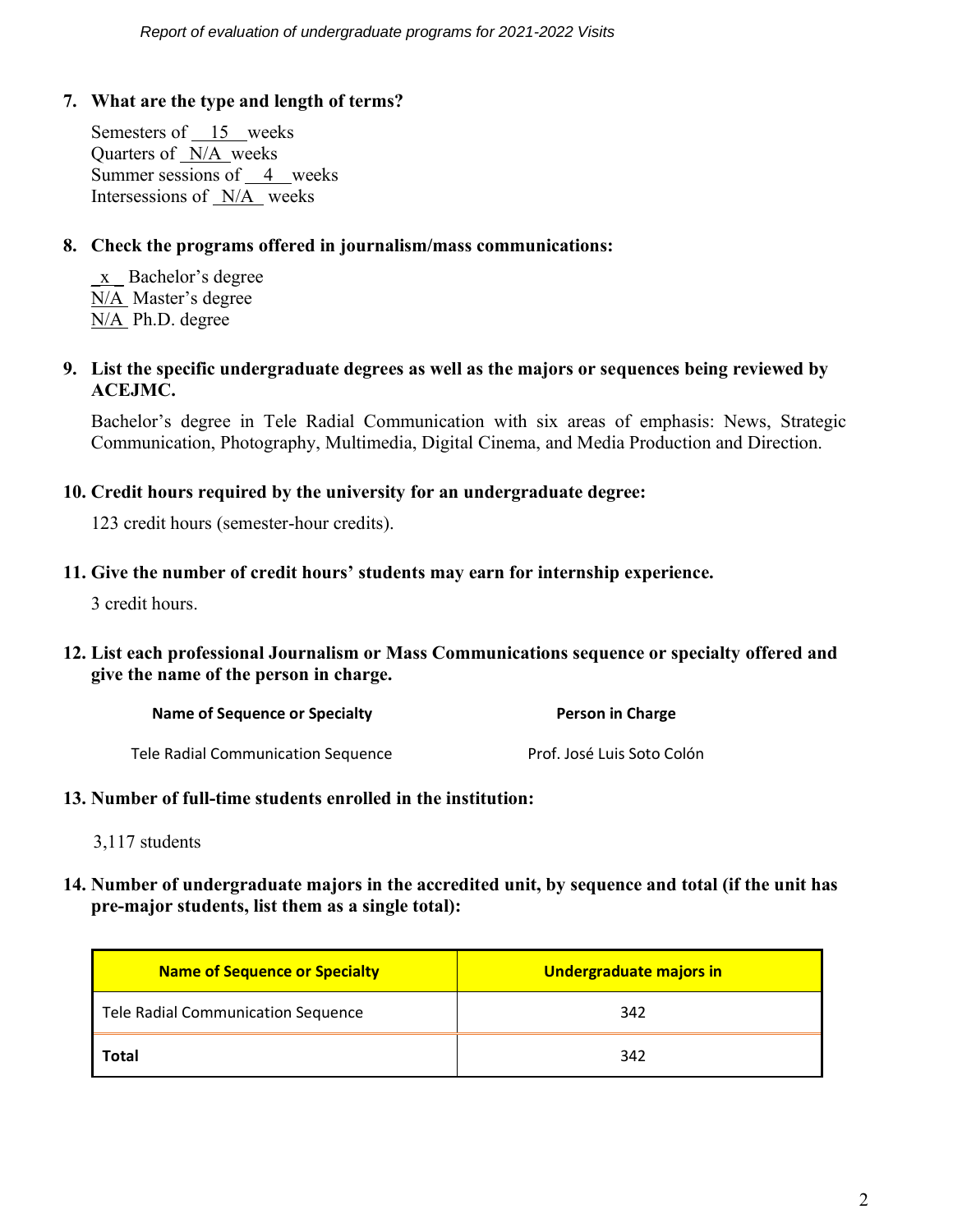**15. Number of students in each section of all skills courses (newswriting, reporting, editing, photography, advertising copy, broadcast news, public relations writing, etc.).**

| <b>Enrollment for Spring 2020-21</b> |                 |                                   |                   |
|--------------------------------------|-----------------|-----------------------------------|-------------------|
| <b>Course Code</b>                   | <b>Section</b>  | <b>Course Name</b>                | <b>Enrollment</b> |
| <b>COMU3005</b>                      | L <sub>25</sub> | <b>COMMUNIC FUNDAMENT PRINCIP</b> | 30                |
| <b>COMU3005</b>                      | M55             | <b>COMMUNIC FUNDAMENT PRINCIP</b> | 12                |
| <b>COMU3007</b>                      | ME5             | HIST DEVELOP RADIO TELEVIS        | 15                |
| <b>COMU3016</b>                      | M10             | <b>PUBLIC RELATIONS PRINCIPLE</b> | 15                |
| COMU3019                             | M45             | LANGUAGE AND ANAL CINEMAT         | 13                |
| COMU3021                             | J10             | <b>DIGITAL PHOTOGRAPHY I</b>      | 10                |
| COMU3021                             | <b>J55</b>      | <b>DIGITAL PHOTOGRAPHY I</b>      | 14                |
| COMU3021                             | W <sub>25</sub> | <b>DIGITAL PHOTOGRAPHY I</b>      | 8                 |
| COMU3021                             | WC0             | <b>DIGITAL PHOTOGRAPHY I</b>      | 14                |
| <b>COMU3022</b>                      | L <sub>25</sub> | <b>DIGITAL PHOTOGRAPHY II</b>     | $\overline{7}$    |
| <b>COMU3022</b>                      | LC <sub>0</sub> | <b>DIGITAL PHOTOGRAPHY II</b>     | 6                 |
| COMU3043                             | MB <sub>5</sub> | <b>TV PRINCIPLES</b>              | 26                |
| COMU3043                             | ME5             | <b>TV PRINCIPLES</b>              | 15                |
| <b>COMU3046</b>                      | JE5             | TV PRINCIPLES LAB                 | 8                 |
| <b>COMU3046</b>                      | ME5             | TV PRINCIPLES LAB                 | 15                |
| COMU3046                             | W10             | TV PRINCIPLES LAB                 | 15                |
| COMU3106                             | VD <sub>0</sub> | <b>GRAPHIC DESIGN FOR COMU</b>    | 15                |
| COMU3115                             | H40             | <b>GOB REGUL RADIO</b>            | 25                |
| <b>Course Code</b>                   | <b>Section</b>  | <b>Course Name</b>                | <b>Enrollment</b> |
| COMU3115                             | M10             | <b>GOB REGUL RADIO</b>            | 30                |
| COMU3117                             | LB5             | MULTIMEDIA PRODUCTION             | 14                |
| COMU3117                             | MB <sub>5</sub> | MULTIMEDIA PRODUCTION             | 6                 |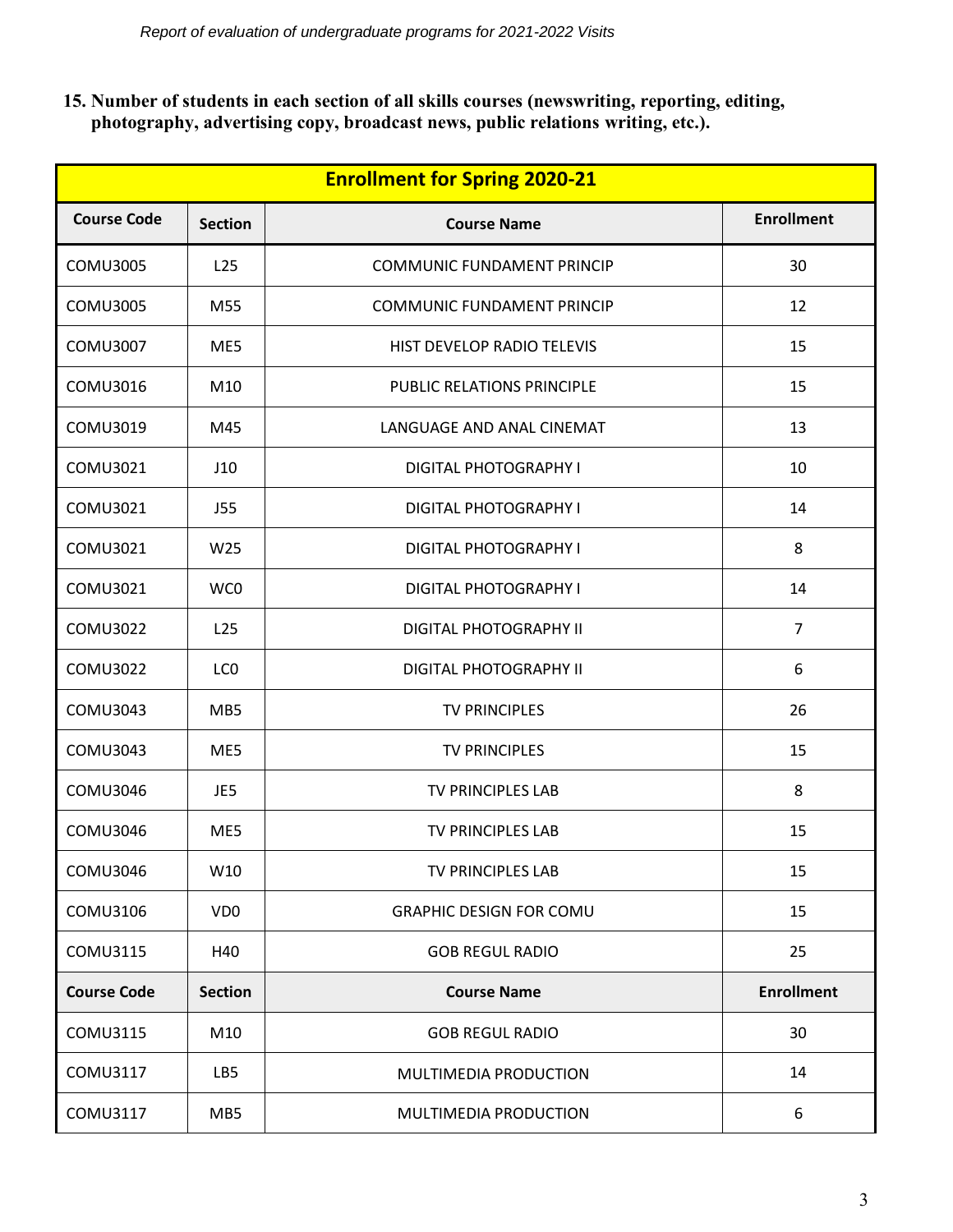| COMU3121        | VC <sub>0</sub> | PHOTOGRAPHY FOR DIGITAL CINEMA                                     | 11             |
|-----------------|-----------------|--------------------------------------------------------------------|----------------|
| COMU3123        | VE <sub>0</sub> | PHOTOGRAPHY FOR DIGITAL CINEMA                                     | 11             |
| COMU3127        | ME5             | DESIGN/PROD MULTIMEDIA II                                          | 13             |
| COMU3135        | LE5             | JOURNALISM GENRES - NEW PLATFORMS                                  | 11             |
| COMU3201        | M10             | <b>SCRIPT WRITING</b>                                              | 16             |
| COMU3201        | VC <sub>0</sub> | <b>SCRIPT WRITING</b>                                              | 12             |
| <b>COMU3202</b> | V <sub>00</sub> | <b>SCRIPT WRITING LAB</b>                                          | 15             |
| <b>COMU3202</b> | WE5             | <b>SCRIPT WRITING LAB</b>                                          | 15             |
| COMU3211        | LB0             | <b>BASIC SKILLS IN RADIO BROA</b>                                  | 16             |
| COMU3211        | WB <sub>0</sub> | <b>BASIC SKILLS IN RADIO BROA</b>                                  | 12             |
| COMU3212        | L <sub>00</sub> | BAS SKILL IN RAD BROAD LAB                                         | $\overline{7}$ |
| COMU3212        | LD <sub>0</sub> | BAS SKILL IN RAD BROAD LAB                                         | $\overline{7}$ |
| <b>COMU3212</b> | MB <sub>0</sub> | BAS SKILL IN RAD BROAD LAB                                         | 8              |
| <b>COMU3212</b> | ME5             | BAS SKILL IN RAD BROAD LAB                                         | 6              |
| <b>COMU4005</b> | M55             | <b>TELEVISION ADVERTISING</b>                                      | 6              |
| <b>COMU4007</b> | M40             | <b>INTRODUCTION TO ADVERTISIN</b>                                  | 14             |
| <b>COMU4025</b> | WB5             | PROD RADIO TELEV NEWS PROG                                         | 10             |
| <b>COMU4027</b> | L25             | <b>AUDIO FOR MEDIA</b>                                             | 16             |
| <b>COMU4027</b> | M10             | <b>AUDIO FOR MEDIA</b>                                             | 9              |
| <b>COMU4028</b> | M70             | PROD/DIRECT DOCUMENTARIES                                          | 10             |
| COMU4031        | LC <sub>0</sub> | DIGITAL FILM PRODUCTION WORKSHOP                                   | 11             |
| COMU4035        | ME5             | RADIO TELEV PROGRAMMING                                            | 29             |
| COMU4041        | M25             | ADVANCED TELEVISION AND RADIO PRODUCTION WORKSHOP                  | 16             |
| COMU4043        | M35             | LABORATORY OF ADVANCED TELEVISION AND RADIO<br>PRODUCTION WORKSHOP | 16             |
| <b>COMU4055</b> | L <sub>25</sub> | <b>BROADCAST JOURNALISM</b>                                        | 15             |
| COMU4065        | M25             | ADVERTISING AND PUBLIC                                             | 10             |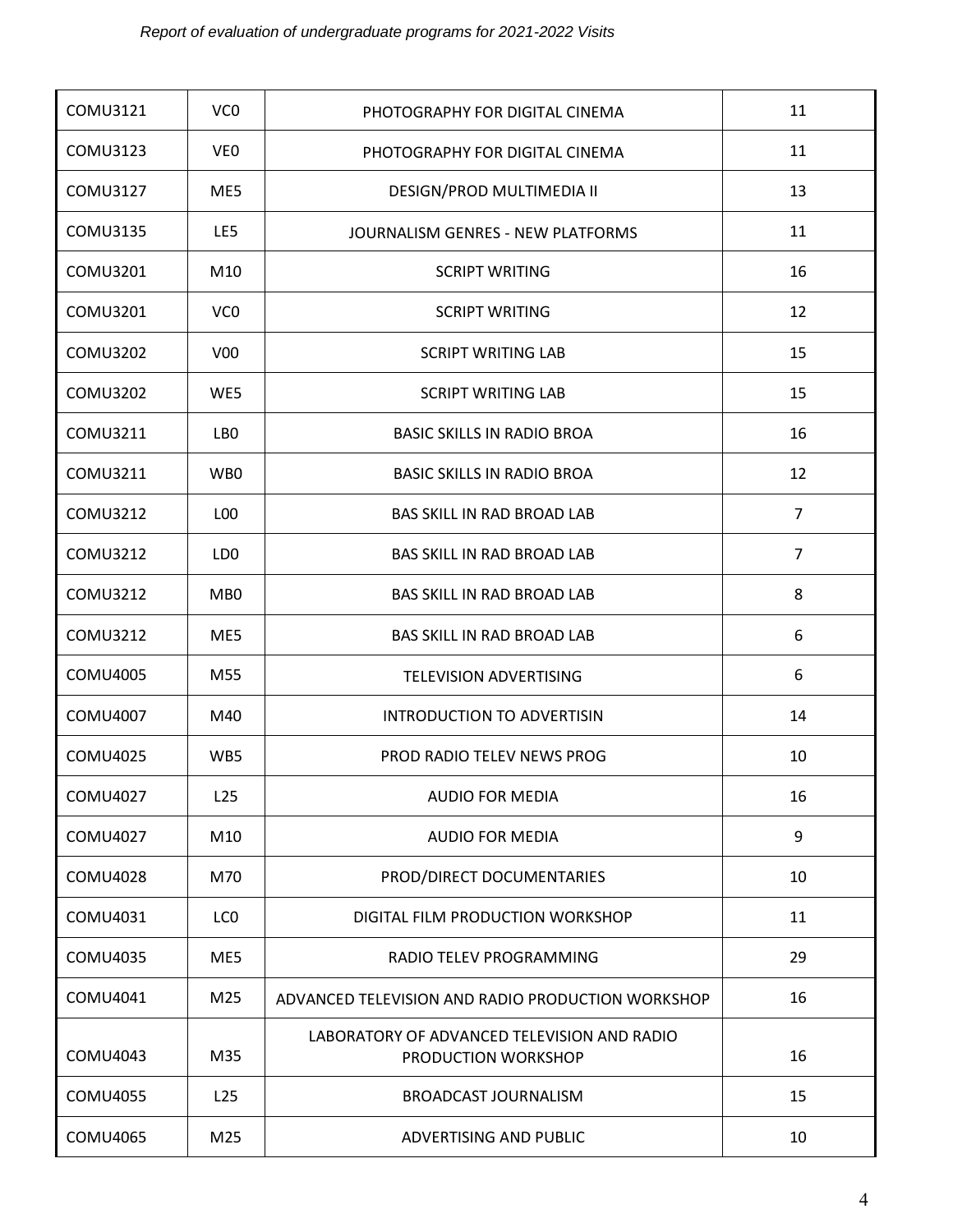## *Report of evaluation of undergraduate programs for 2021-2022 Visits*

| <b>Course Code</b> | <b>Section</b>  | <b>Course Name</b>                        | <b>Enrollment</b> |
|--------------------|-----------------|-------------------------------------------|-------------------|
| <b>COMU4075</b>    | M <sub>25</sub> | <b>COMMUNICATION SEMINAR</b>              | 15                |
| COMU4133           | LE5             | LABORATORY OF DIGITAL FILMMAKING WORKSHOP | 11                |
| <b>COMU4155</b>    | L70             | ADV. EDIT. AND POST-PROD                  | 11                |
| <b>COMU4155</b>    | ME5             | ADV. EDIT. AND POST-PROD                  | 12                |
| <b>COMU4335</b>    | SB <sub>2</sub> | PRACTICUM/SEMINAR                         | 8                 |
| <b>COMU4335</b>    | SB <sub>3</sub> | PRACTICUM/SEMINAR                         | 8                 |
| <b>COMU4335</b>    | SB <sub>4</sub> | PRACTICUM/SEMINAR                         | 10                |
| <b>COMU4335</b>    | SB <sub>5</sub> | PRACTICUM/SEMINAR                         | 10                |
| <b>COMU4335</b>    | SB <sub>6</sub> | PRACTICUM/SEMINAR                         | 9                 |
| <b>COMU4335</b>    | SB <sub>7</sub> | PRACTICUM/SEMINAR                         | 9                 |
| <b>COMU4335</b>    | SB <sub>8</sub> | PRACTICUM/SEMINAR                         | 11                |
| <b>COMU4335</b>    | SB <sub>9</sub> | PRACTICUM/SEMINAR                         | 9                 |
| <b>PUCO4086</b>    | M <sub>10</sub> | ADVERTISING PHOTOGRAPHY                   | 8                 |

|                    | <b>Enrollment for Fall 2021-22</b> |                                   |                   |  |
|--------------------|------------------------------------|-----------------------------------|-------------------|--|
| <b>Course Code</b> | <b>Section</b>                     | <b>Course Name</b>                | <b>Enrollment</b> |  |
| COMU3005           | L40                                | <b>COMMUNIC FUNDAMENT PRINCIP</b> | 18                |  |
| COMU3005           | M <sub>10</sub>                    | <b>COMMUNIC FUNDAMENT PRINCIP</b> | 19                |  |
| COMU3007           | LB0                                | <b>HIST DEVELOP RADIO TELEVIS</b> | 25                |  |
| <b>COMU3007</b>    | M <sub>25</sub>                    | HIST DEVELOP RADIO TELEVIS        | 18                |  |
| COMU3007           | ME5                                | HIST DEVELOP RADIO TELEVIS        | 19                |  |
| COMU3015           | M <sub>10</sub>                    | <b>INTERM PHOTOGRAPH I</b>        | 14                |  |
| <b>COMU3016</b>    | M <sub>10</sub>                    | PUBLIC RELATIONS PRINCIPLE        | 12                |  |
| <b>COMU3017</b>    | L25                                | <b>WRITING ADVERTISING TEXTS</b>  | 10                |  |
| <b>COMU3019</b>    | M45                                | LANGUAGE AND ANAL CINEMAT         | 8                 |  |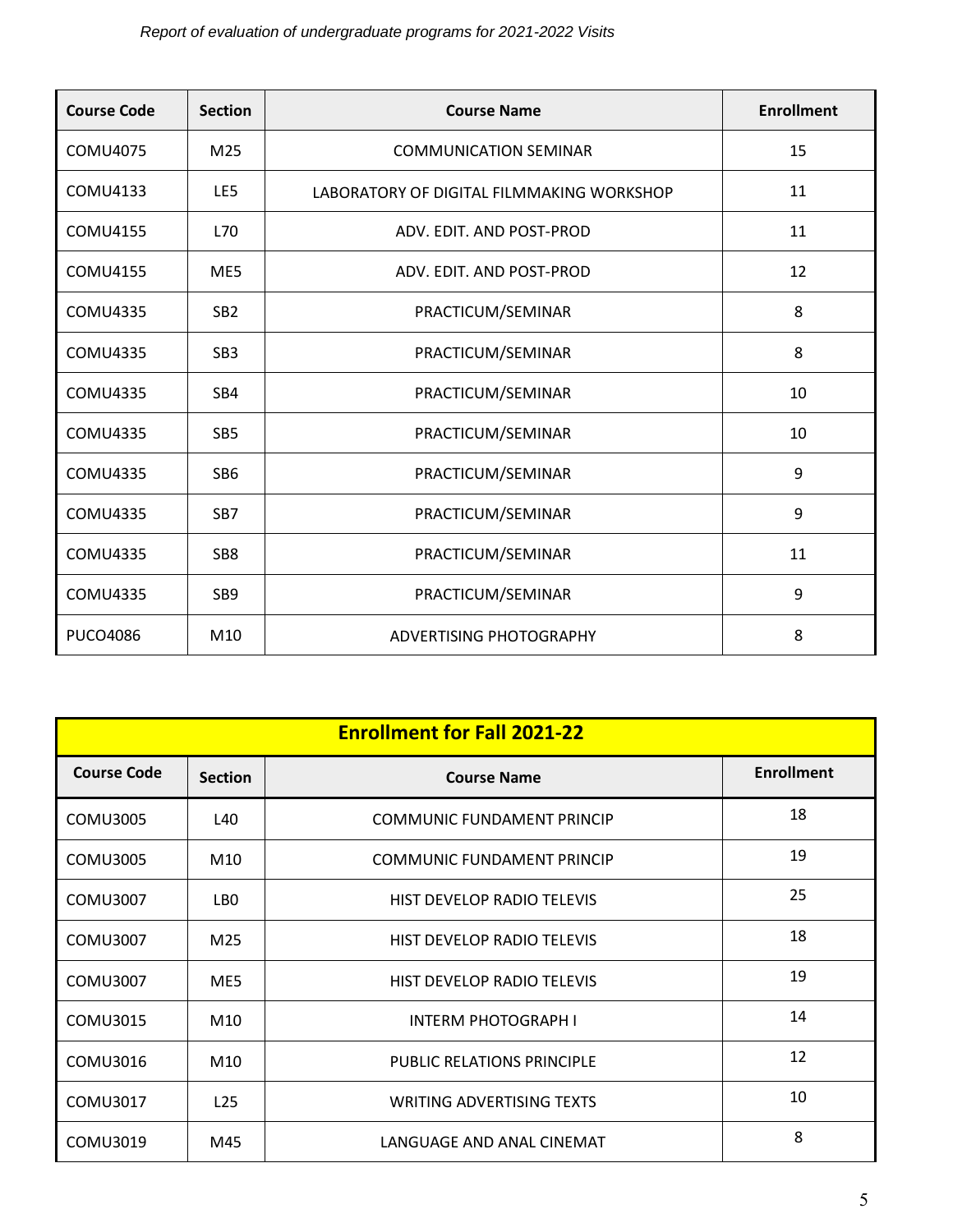| COMU3021           | J10             | <b>DIGITAL PHOTOGRAPHY I</b>      | 15                |
|--------------------|-----------------|-----------------------------------|-------------------|
| COMU3021           | LC <sub>0</sub> | DIGITAL PHOTOGRAPHY I             | 16                |
| COMU3021           | W25             | DIGITAL PHOTOGRAPHY I             | 14                |
| <b>Course Code</b> | <b>Section</b>  | <b>Course Name</b>                | <b>Enrollment</b> |
| COMU3021           | WC0             | DIGITAL PHOTOGRAPHY I             | 12                |
| COMU3043           | M25             | <b>TV PRINCIPLES</b>              | 13                |
| COMU3043           | MB5             | <b>TV PRINCIPLES</b>              | 12                |
| COMU3046           | J25             | TV PRINCIPLES LAB                 | 16                |
| COMU3046           | ME5             | TV PRINCIPLES LAB                 | 12                |
| COMU3105           | M40             | <b>MEDIA MANAGEMENT</b>           | 17                |
| <b>COMU3106</b>    | VD <sub>0</sub> | <b>GRAPHIC DESIGN FOR COMU</b>    | 15                |
| COMU3115           | H40             | <b>GOB REGUL RADIO</b>            | 19                |
| COMU3115           | M10             | <b>GOB REGUL RADIO</b>            | 17                |
| <b>COMU3127</b>    | MA0             | DESIGN/PROD MULTIMEDIA II         | 8                 |
| COMU3127           | ME5             | DESIGN/PROD MULTIMEDIA II         | $\overline{7}$    |
| COMU3201           | J10             | <b>SCRIPT WRITING</b>             | 14                |
| COMU3201           | M10             | <b>SCRIPT WRITING</b>             | 15                |
| <b>COMU3202</b>    | J40             | <b>SCRIPT WRITING LAB</b>         | 10                |
| <b>COMU3202</b>    | M40             | <b>SCRIPT WRITING LAB</b>         | 9                 |
| COMU3202           | W40             | <b>SCRIPT WRITING LAB</b>         | 10                |
| COMU3211           | LBO             | <b>BASIC SKILLS IN RADIO BROA</b> | 18                |
| COMU3211           | WB0             | <b>BASIC SKILLS IN RADIO BROA</b> | 19                |
| COMU3212           | LOO             | BAS SKILL IN RAD BROAD LAB        | 9                 |
| COMU3212           | LD0             | BAS SKILL IN RAD BROAD LAB        | 9                 |
| COMU3212           | MB0             | BAS SKILL IN RAD BROAD LAB        | 10                |
| COMU3212           | ME5             | BAS SKILL IN RAD BROAD LAB        | 11                |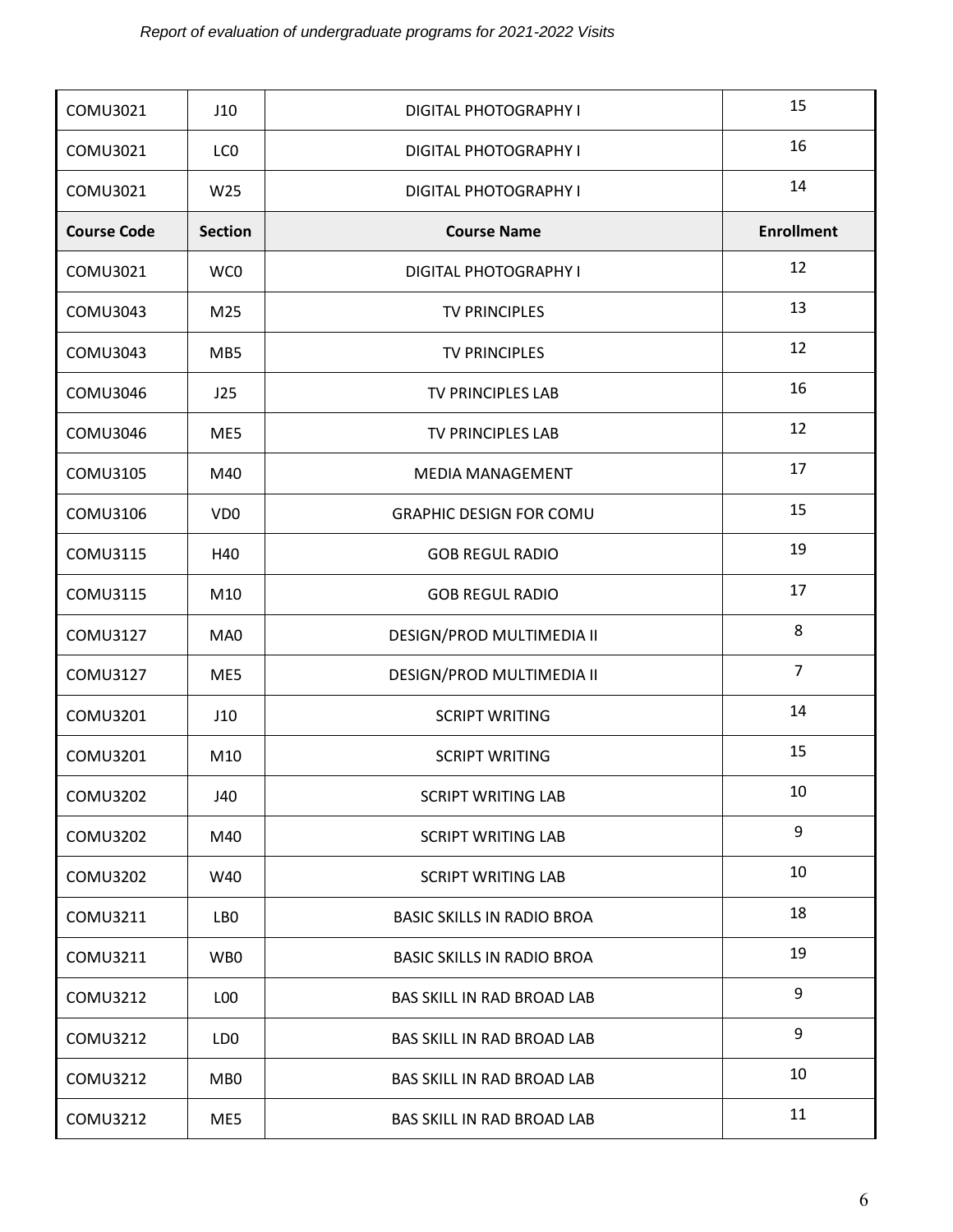| <b>COMU4006</b>    | M25             | RADIO ADVERTISING                 | 8                 |
|--------------------|-----------------|-----------------------------------|-------------------|
| <b>COMU4007</b>    | L10             | <b>INTRODUCTION TO ADVERTISIN</b> | 18                |
| COMU4025           | WB5             | PROD RADIO TELEV NEWS PROG        | $\overline{7}$    |
| COMU4027           | L <sub>25</sub> | AUDIO FOR MEDIA                   | 10                |
| COMU4027           | M10             | <b>AUDIO FOR MEDIA</b>            | 9                 |
| <b>COMU4028</b>    | ME5             | PROD/DIRECT DOCUMENTARIES         | 17                |
| <b>COMU4035</b>    | M25             | RADIO TELEV PROGRAMMING           | 23                |
| <b>Course Code</b> | <b>Section</b>  | <b>Course Name</b>                | <b>Enrollment</b> |
| <b>COMU4035</b>    | MB <sub>5</sub> | RADIO TELEV PROGRAMMING           | 26                |
| <b>COMU4055</b>    | H <sub>25</sub> | <b>BROADCAST JOURNALISM</b>       | 13                |
| COMU4055           | L <sub>25</sub> | <b>BROADCAST JOURNALISM</b>       | 8                 |
| <b>COMU4065</b>    | M25             | ADVERTISING AND PUBLIC            | 18                |
| <b>COMU4075</b>    | M40             | <b>COMMUNICATION SEMINAR</b>      | 10                |
| COMU4075           | V <sub>0</sub>  | <b>COMMUNICATION SEMINAR</b>      | 10                |
| COMU4155           | L70             | ADV. EDIT. AND POST-PROD          | 12                |
| <b>COMU4155</b>    | MB <sub>5</sub> | ADV. EDIT. AND POST-PROD          | 15                |
| COMU4155           | ME5             | ADV. EDIT. AND POST-PROD          | 13                |
| <b>COMU4335</b>    | SB1             | PRACTICUM/SEMINAR                 | 8                 |
| COMU4335           | SB <sub>2</sub> | PRACTICUM/SEMINAR                 | $\overline{4}$    |
| COMU4335           | SB <sub>3</sub> | PRACTICUM/SEMINAR                 | 8                 |
| COMU4335           | SB4             | PRACTICUM/SEMINAR                 | 10                |

### **16. Total expenditures planned by the unit for the 2021–2022 academic year:**

Projected for this year on full-time faculty salaries: \$ 750,078.00, which includes compensations.Total projected expenditures for the 2021-2022 Academic year: \$1,351,663.00\*Projected Amount to be spent on full-time faculty salaries: \$ 750,078.00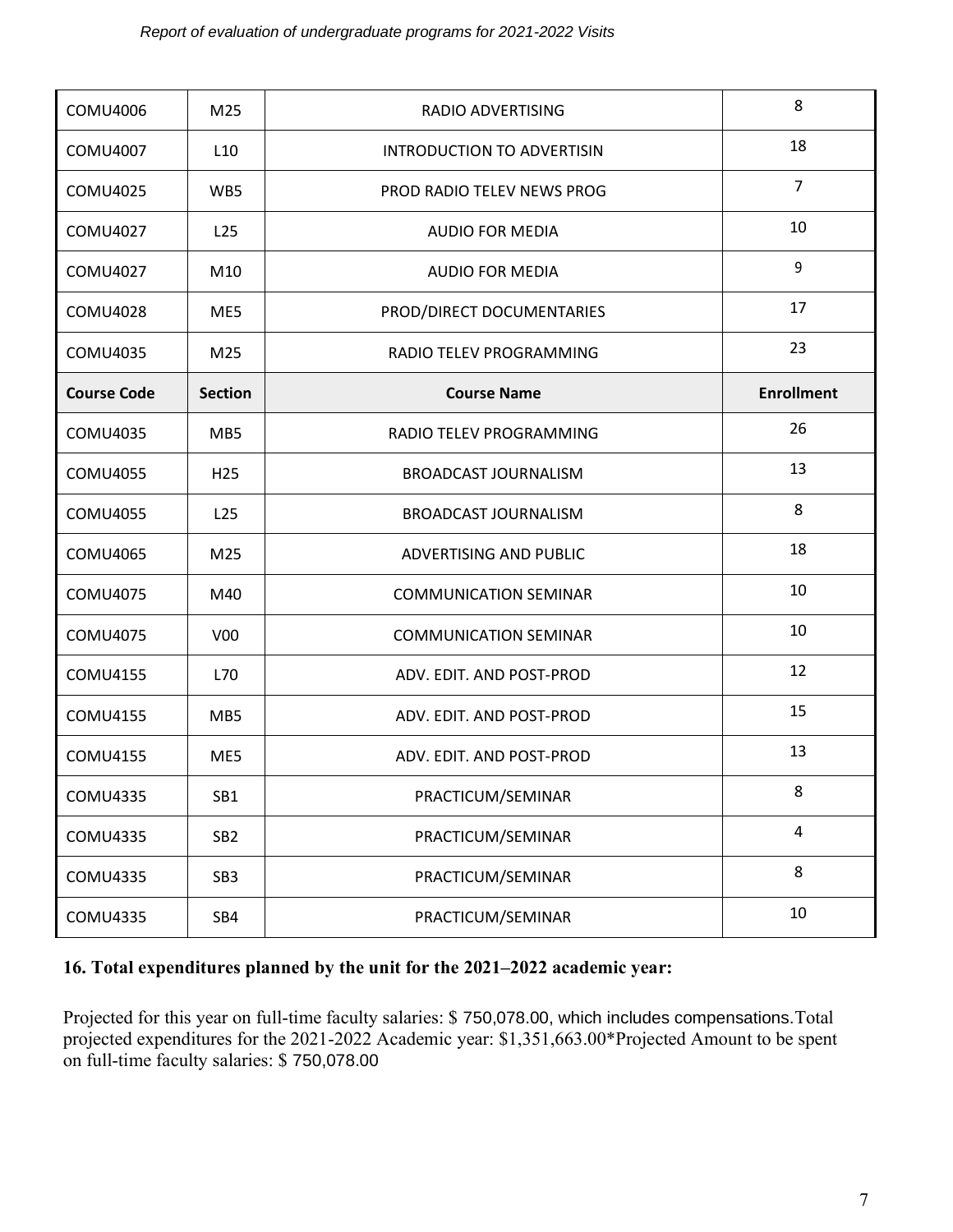| <b>Compared Budget for 2019 - 2022</b> |                 |    |  |
|----------------------------------------|-----------------|----|--|
| 2019-20                                | \$1,185,632.00  |    |  |
| $2020 - 21$                            | \$1,287,495.00  | 8% |  |
| 2021-22                                | \$1,351,663.00* | 5% |  |

Data provided by the Budget Office

\*Projected Amount Fiscal Year 2021-2022

In the distribution of the current budget fiscal year 2021-2022, in the department account, the compensation items, such as Christmas Bonus, Promotions in Ranks, will be found in the Teaching and Non-Teaching Staff Benefits accounts, which makes a difference that can be seen from the original budget. In summary, the Budget, as of June 30, 2022, the account of the Communications Department will include the costs of contracts, compensations, contributions to medical plan, professional improvement, and accreditation costs. \* Percentages based on previous years.

### **17. List name and rank of all full-time faculty in the accredited unit in fall 2021.**

| Dr. Juan Luciano         | Professor                  |
|--------------------------|----------------------------|
| Prof. Ingrid Garriga     | Professor                  |
| Dr. Otilio González      | Professor                  |
| Prof. Emmanuel Gutiérrez | Professor                  |
| Prof. José Fonseca       | Professor                  |
| Prof. José Ortega        | Associate Professor        |
| Dr. Anilyn Diaz          | Professor                  |
| Prof. Rosamary Berrios   | Professor                  |
| Dr. Mildred Vélez        | <b>Associate Professor</b> |
| Prof. José Soto Colón    | Instructor                 |

#### **18. List names of part-time/adjunct faculty teaching at least one course in fall 2021.**

Dr. Sarah Platt Prof. Nitza Luna Prof. Carlos Figueroa Prof. Marisel Surillo Prof. Edgar Pérez Prof. Nestor Reyes Prof. José Blanco \* All Professors offered courses in spring 2020-21.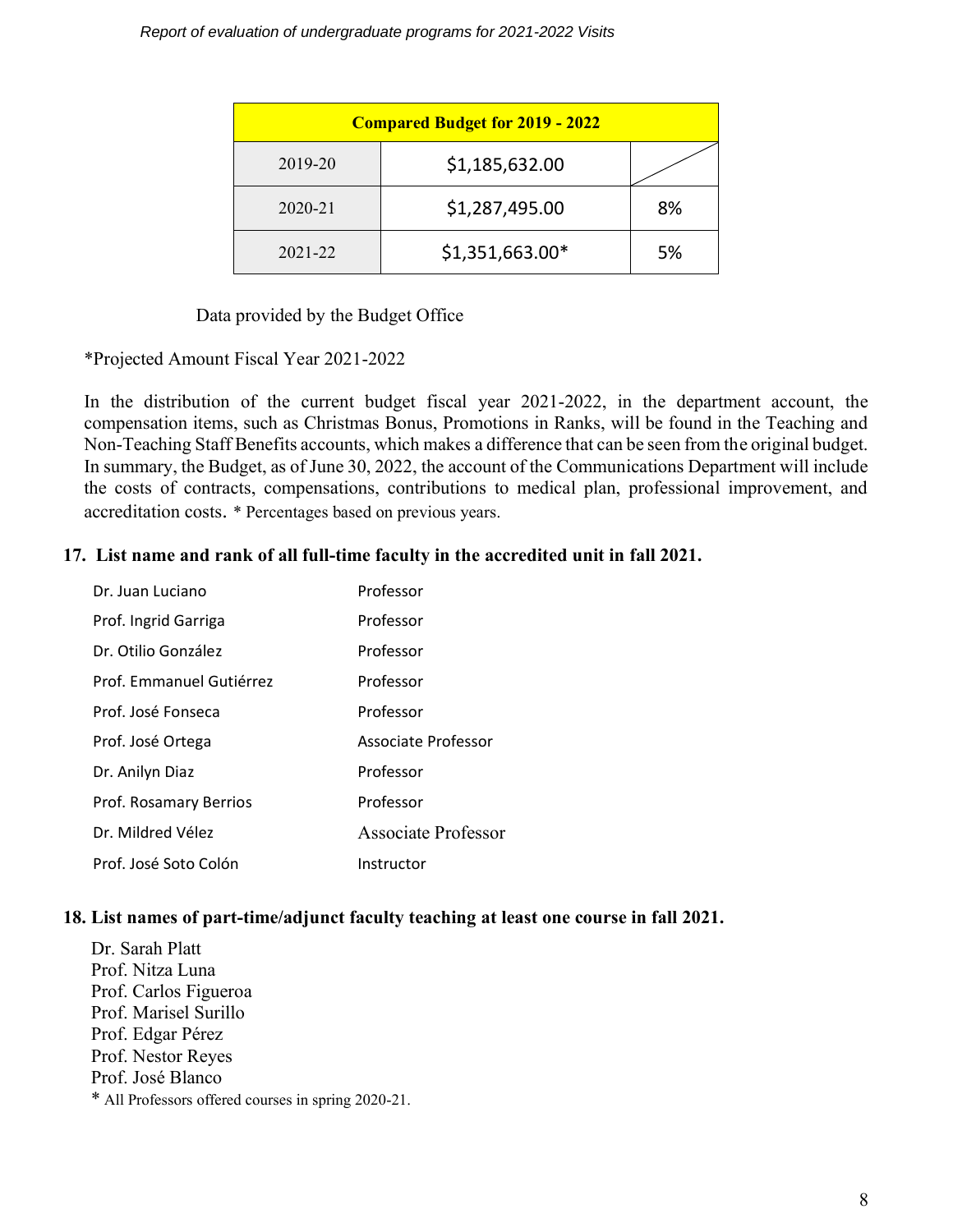## **19.Schools on the semester system:**

| <b>Academic Year</b> | <b>Number in</b><br><b>Total Graduates</b><br><b>Compliance</b> |    | <b>Percent</b> |
|----------------------|-----------------------------------------------------------------|----|----------------|
| 2020-21              | 91                                                              | 91 | 100%           |
| 2019-2020            | 81                                                              | 81 | 100%           |
| 2018-2019            | 96                                                              | 96 | 100%           |
| 2017-2018            | 78                                                              | 78 | 100%           |

\*72 or more semester hours outside of journalism and mass communications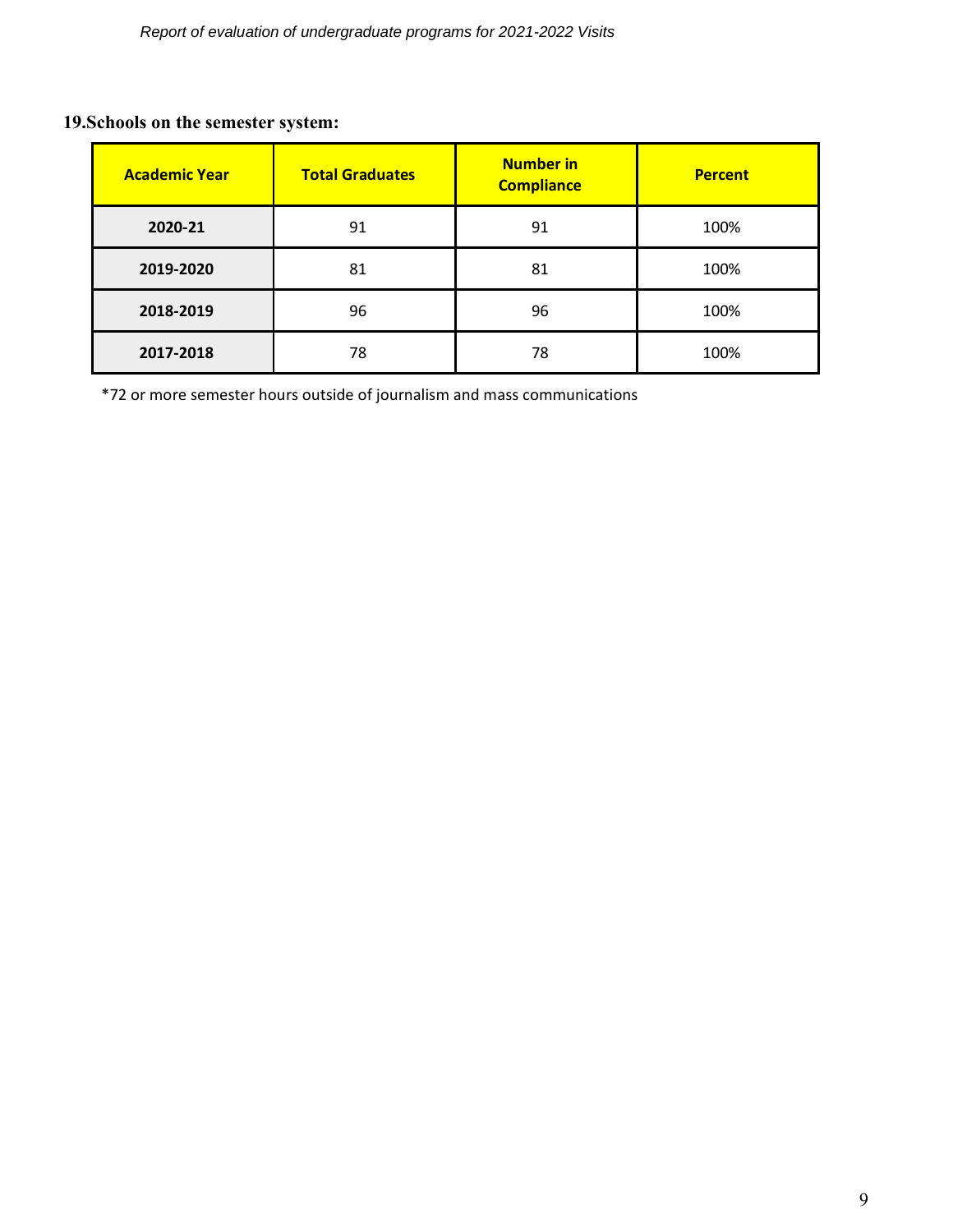### **PART II — Standard 1: Mission, Governance and Administration**

### **Unit performance with regard to indicators:**

### **a). The unit has a written mission statement and a written strategic or long-range plan that provides vision and direction for its future, identifies needs and resources for its mission and goals and is supported by university administration outside the unit. The unit annually updates its data on the ACEJMC searchable database website [\(https://lookup.acejmc.org\)](https://lookup.acejmc.org/).**

Founded in 1967, the University of Puerto Rico at Arecibo is one of 11 campuses comprising the University of Puerto Rico system. The campus is on the north-central coast and serves both a regional and national undergraduate student population. The Department of Tele Radial Communication is the third largest in student population among the 14 departments with a little more than 10% of the campus student body. UPR Arecibo has a lean administrative structure with the department chair reporting directly to the dean of academic affairs. The main focus of the department is radio-television study, but it has expanded into five more mass communication areas during the past decade.

The department was originally scheduled for a site team visit in 2019, but a destructive earthquake that year affecting the Arecibo area following a devastating hurricane in 2017 caused a postponement of the visit. ACEJMC delayed a 2020 visit as it did with all programs because of the Covid-19 pandemic. Thus, in 2021, it had been nearly nine years since the department had been examined.

While the university, like all institutions, was affected by the Covid-19 pandemic, the department, its faculty and its students adapted remarkably well. Perhaps, it was because of tragedy cascading upon tragedy, but a special sense of resilience and resolve to succeed seems endemic. Faculty adapted their classes to remote learning and different production projects. Students overcame challenges to keep their student media output at peak levels. Still, students suspect that they probably lost some academic momentum during the pandemic.

The university has an active, well-defined strategic planning process. Programs submit their plans every five years, reviewing and updating them annually. The department's most recent plan developed in 2019 runs till 2024. The unit has a particular stake in being an active participant in the university's strategic planning process because it is heavily dependent on getting a healthy amount of university technology fee money to support its student media and laboratories. The unit's plan is current as are the metrics entered in the ACEJMC database.

The site team observed an alternative planning protocol at work based on the "survival mode" that frequently eclipsed the official plan. The budget challenges have been so consistent for so long and the department has tried so hard keep itself running that action frequently deviates from the written plan. Likewise, the campus administration is beholden to the central university system and cannot always deliver on commitments to the units in rapidly changing fiscal scenarios.

### **b). The unit has policies and procedures for substantive faculty governance that ensure faculty oversight of educational policy and curriculum.**

The department is fortunate to have a veteran faculty with many years of experience in working together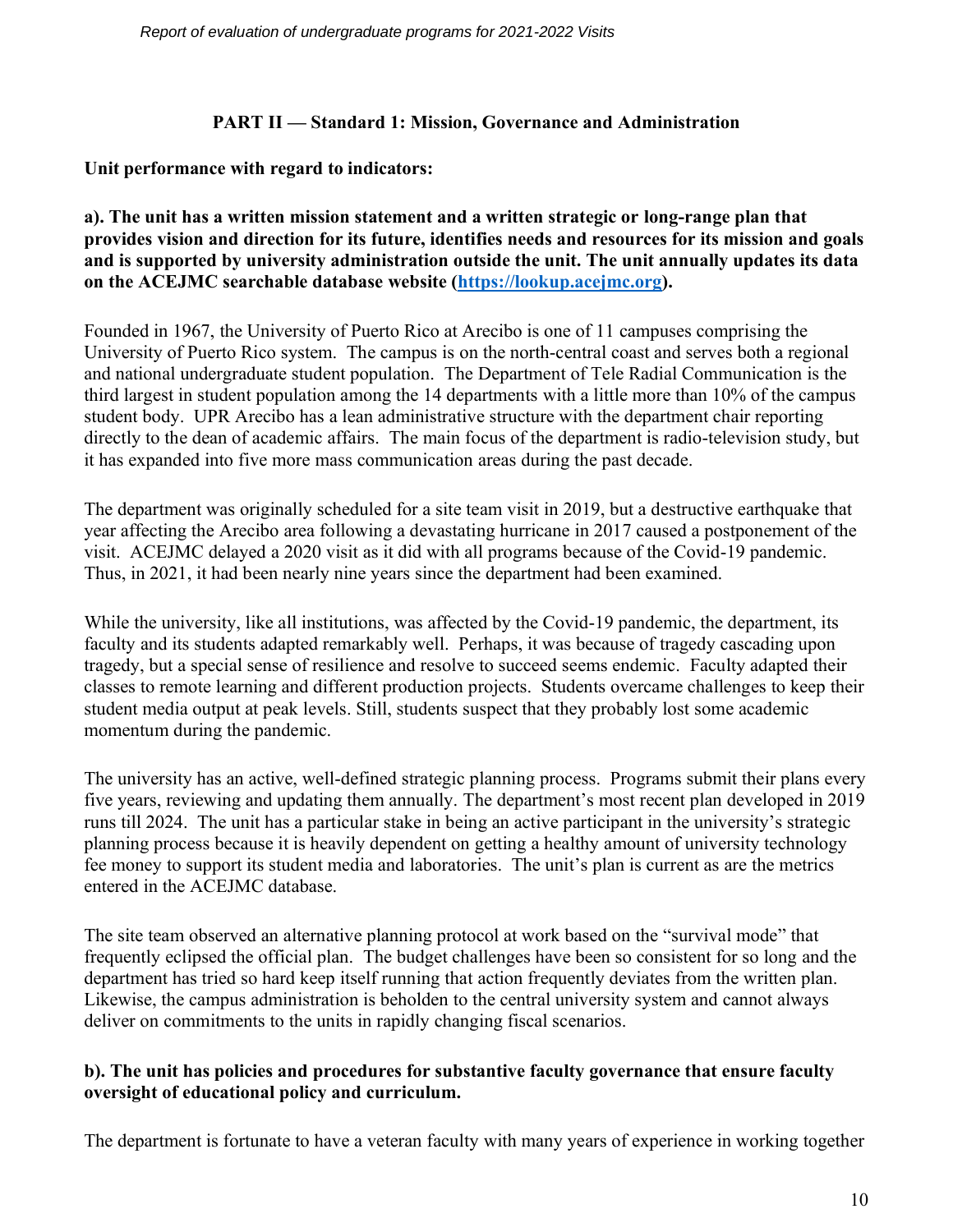and exercising faculty governance. There is a committee system that functions well and insures ample input into decision-making. Standing committees are: (1) Personnel; (2) Planning and Budget; (3) Assessment; and (4) Curriculum. Assessment and Curriculum operate as committees-of-the-whole. The faculty have also played a visible role in governance of the university, serving on a variety of committees. One faculty member is a former chancellor and another a current member of the Institutional Planning Committee. Students also play a role in governance.

### **c). The unit's administration provides effective leadership within the unit and effectively represents it in dealings with university administration outside the unit and constituencies external to the university**.

The current interim director. appointed in August 2020, also serves as Special Assistant to the Chancellor. His rank is instructor. He follows a permanent director who served for 10 years and remains on the faculty. The interim director is a graduate of the department and had been a part-time instructor. He benefits from having a veteran faculty (mostly his former teachers) who want him to succeed. The director is a personable, hard-working professional who strives to provide quality leadership and solved multiple problems during a trying Covid-19-dominated year. Yet, he has struggled during his short tenure to get on top of all of the issues involved in accreditation and administrative governance. He relies a great deal on his experienced faculty who are more than willing to help him. In an environment of strained resources, the faculty are grateful not to sacrifice a full-time tenured faculty member to administrative duties, and few, if any, are interested in the permanent position.

A benefit of having the current interim director is his close relationship with the chancellor. Likewise, it would be difficult for him to always represent the faculty well on issues where their views differed from the chancellor. The interim director is in the process of extricating himself from the assistant to the chancellor role to focus more completely on departmental matters.

### **d). The institution and/or the unit defines and uses a process for selecting and evaluating its administrators.**

The topic of selecting a permanent administrator is a timely one because the selection process should come fairly soon. In Tele-Radial Communication, chancellors have always asked the department for input for nominees and to have a voice in the selection of the permanent director. The university's governing document calls for an interim evaluation of the director after two years and a summative evaluation after four. The dean for academic affairs evaluates the director annually as part of the faculty evaluation system, which requires administrative, student and peer assessment.

### **e). Faculty, staff and students have avenues to express concerns and have them addressed.**

The university system, campus, and department have well-defined avenues to receive and adjudicate complaints from students, faculty and staff. Student complaints usually begin within the department and are heard by the director. There is a chain of command through which complaints flow. The planning and institutional studies office has also created a webpage called *Exprésate* where any constituency can lodge a complaint or concern. Staff handle complaints through a process contained in their collective bargaining agreement.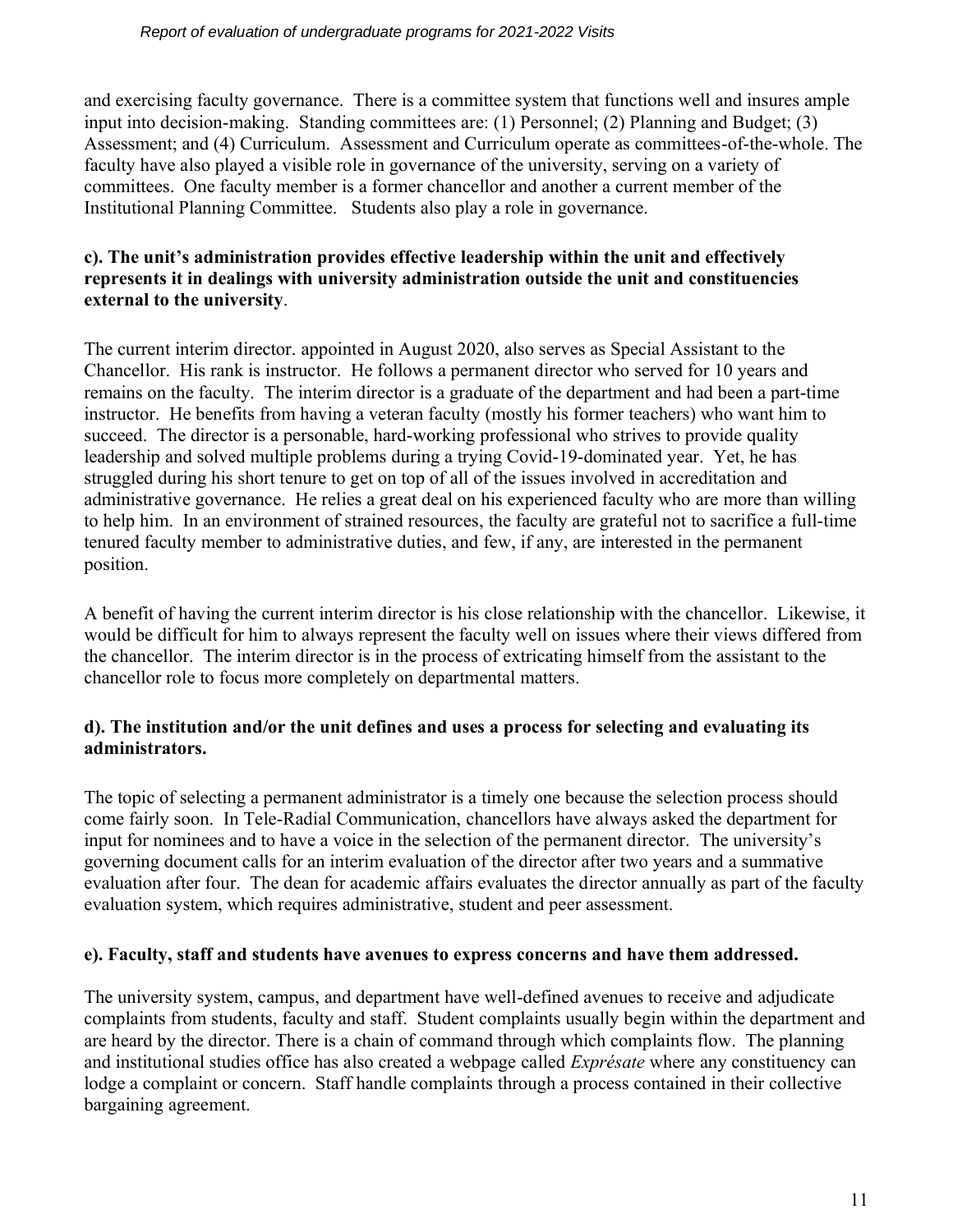### **SUMMARY:**

Challenges are not new to Tele-Radial Communication having dealt with a severe recession, a destructive hurricane, a disruptive earthquake and a global pandemic all within the past fifteen years. Serious budgetary challenges have caused the department often to resort to "survival mode" planning. An interim chair, aided by a veteran faculty, is navigating the challenges of budget cuts and accreditation.

Overall evaluation compliance/non-compliance: **COMPLIANCE**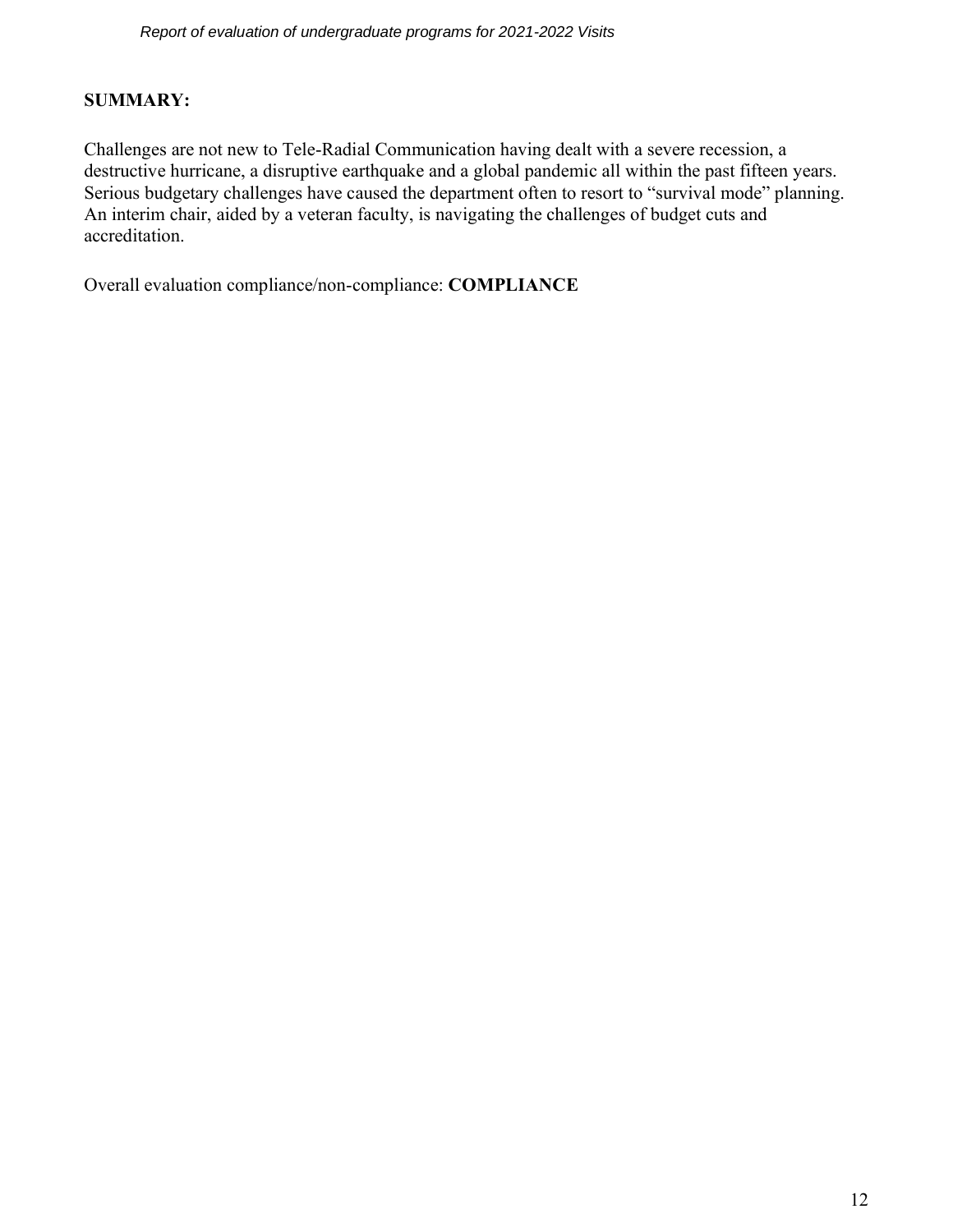### **PART II — Standard 2: Curriculum and Instruction**

### **Unit performance with regard to indicators:**

### **OVERVIEW**:

The department offers a Bachelor in Television and Radio Communication Technology (123 credit hours) and provides six areas of emphasis. The core of the program (27 credits) is heavily oriented to radio and television production with the following courses:

- COMU 3005 Fundamentals of Communication (3 credits)
- COMU 3007 History and Development of Radio and Television (3 credits)
- COMU 3021 Digital Photography I (3 credits)
- COMU 3201/3202 Scriptwriting/Scriptwriting Practice (2 credit course and 1 credit lab)
- COMU 3211/3212 Principles of Radio/ Principles of Radio Lab. (2 credit course/1 credit lab)
- COMU 3043/3046 Television Principles/Television Principles Laboratory (2 credit course/1) credit lab)
- COMU 3115 Ethical and Legal Aspects of Television and Radio Communication (3 credits)
- COMU 4035 Radio and Television Programming (3 credits)
- COMU 4335 Practicum / Seminar (3 credits)

Students choose an emphasis (12 credits) from the following areas:

- Production and Direction
- Strategic Communication
- Journalism
- Digital Cinema
- Multimedia
- Photography

An additional 12 credits are allowed in electives within the program. This brings the total of the program requirements to 51 credits. The department requires students to take 72 credits outside of the program for a total of 123 credit hours.

While the unit offers six emphases, the site team determined that these should not be considered sequences. This is, in reality, a radio and television production program that requires students to specialize in a particular emphasis. But, with 12 credit hours required in the emphasis, they do not provide sufficient depth and exclusive content to qualify for sequences as defined in many other accredited programs. For example, the strategic communication emphasis only requires three courses that are unique to that area: Principles of Public Relations, Principles of Advertising and Advertising and Public Relations Campaigns. While this gives a strategic communication orientation to the audio and video production principles and skills they have learned, it is very short of recommended curriculum in this area. The faculty teaching in this area recognize this and offer additional courses in crisis communication and communication research under the Special Topics course.

The emphases that receive the best evaluations from the students are the ones more closely aligned with the core, namely Production and Direction, Digital Cinema, Multimedia and Photography and also **News**.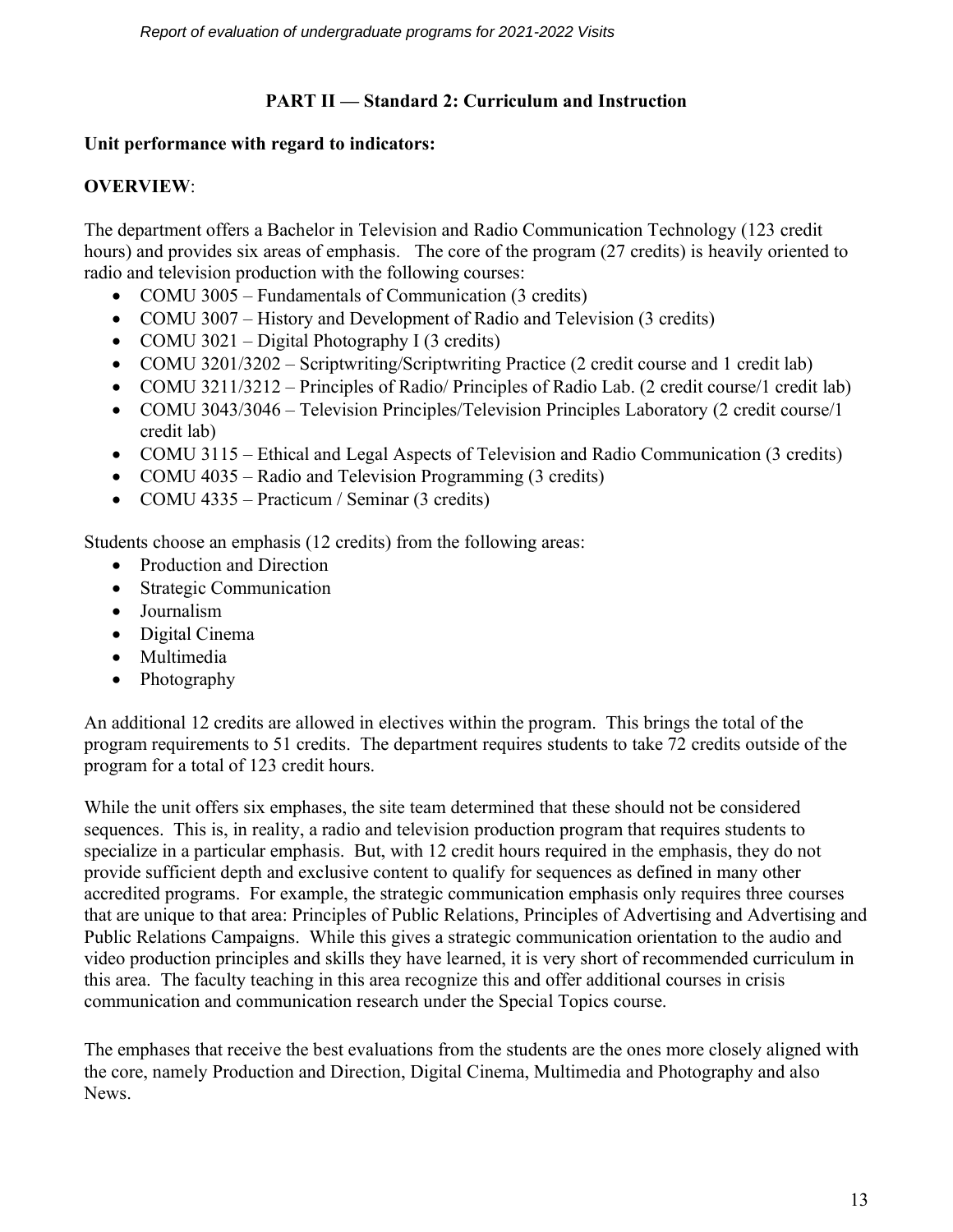### **a). The unit requires that students take a minimum of 72 semester credit hours (or 104 quarter credit hours) required for a baccalaureate degree outside of journalism and mass communications and meet the liberal arts and sciences-general education requirements of the institution. ACEJMC expects at least 95 percent of the graduating classes in the two academic years preceding an accreditation visit to meet this requirement.**

The department is very prescriptive about how the students must complete the 72 credit hours outside of the program. According to the self-study, each student must complete the following:

- 27 credits in Arts and Sciences (15 credits in Humanities, 12 credits in Social Sciences);
- 24 credits in language requirements (12 credits in Spanish and 12 credits in English);
- 12 credits in Natural Sciences and Mathematics/Statistics;
- 9 credits in other general education courses (3 credits in Computer Science, 3 credits in Marketing and 3 credits from a list of general education courses, which can be any course not offered by the Department of Tele Radial Communication.

The department reports that 100% of the graduates over the last two years (91 in 2020-2021 and 81 in 2019-2020) have met the 72-credit hour requirement. This is not surprising because the program is so prescriptive in what courses students take to graduate. Graduation applications are reviewed by the director and the Office of the Registrar to ensure these requirements are met. A review of random graduation applications in the registrar's office confirmed that the requirement is being met.

### **b). The unit provides a balance between theoretical and conceptual courses, professional skills courses, and courses that integrate theory and skills to achieve the range of student competencies listed by the Council.**

Courses in the core provide both theory and practice, while leaning more toward skills courses. Three of the courses address theory and principles: Fundamentals of Communication, History and Development of Radio and Television, and Ethical and Legal Aspects of Television and Radio Communication. The remaining courses focus more on professional skills. Students quite often commented on the blend of theory and practice in their courses.

The ACEJMC values and competencies are mapped out in the curriculum, including the emphases, to assure that they are met. The department has 19 learning outcomes that are also mapped out against the ACEJMC values and competencies as part of assessment.

### **c). Instruction, whether on-site or online, is demanding and current, and is responsive to professional expectations of digital, technological and multimedia competencies. Achievements in teaching and learning are recognized and valued.**

The courses in the core are identical in name to the ones offered during the last accreditation visit in 2012-2013, with the exception of the photography course having been renamed "Digital Photography." So, on first glance it looks like the curriculum has not changed and may not be up-to-date. The core places an emphasis on radio and television production while students recognize that the audio and video production skills are most likely going to be in demand with podcasting, streaming services, production studios and other contemporary outlets. Students are learning these skills in the program, but the core course names and descriptions remain tied to legacy media operations.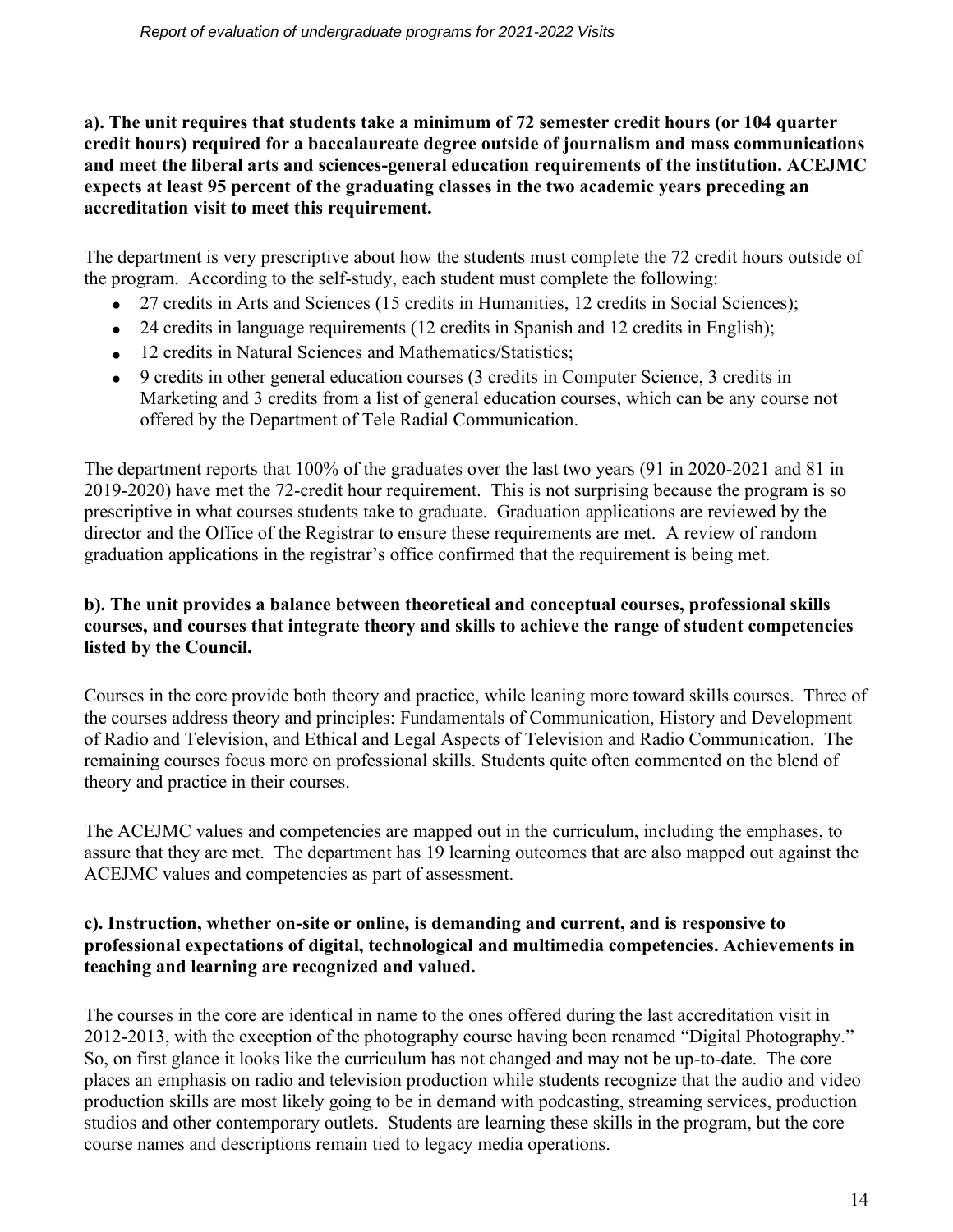But, the courses themselves have been updated to address changes in technology, media channels and production values that match the changes in the industry. Students also commented that faculty are upto-date with their instruction and are incorporating social media and digital production.

The most recent curriculum revision was converting areas of electives into emphases of study that are more formalized with more courses focused in these areas. However, this revision took place in 2013. The courses in the emphasis areas appear to be current and up-to-date with the latest practices and skills. While some of the technology may not be the most recent models, evidence of student production in audio and video is impressive and students consistently win the top media awards on the island.

The emphasis areas only require four courses, but students are taking several additional electives to meet the needs of the professions. For example, to be certified in Puerto Rico in the area of strategic communication, they are required to take Advertising Writing, Crisis Communication and Communication Research. The program also offers electives in Radio Advertising and Television Advertising.

Students are fully engaged in quality work with limited resources. Students learned during the pandemic that they have the tools to produce audio and video content outside the university, but expressed appreciation to be back in the classrooms and labs.

### **d). Student-faculty classroom ratios facilitate effective teaching and learning in all courses; the ratio in skills and laboratory sections, whether on-site or online, should not exceed 20-1. (Campaigns classes are exempt from the 20-1 ratio.)**

Out of 46 sections offered in Spring 2021, three courses exceeded 20. However, it could be argued that the courses were not skills based (one section of History of Radio and Television and two sections of Radio Television Programming). None of the courses requiring lab and/or production facilities exceeded 20 students. Out of the 60 sections offered in Fall 2021, five of the courses exceeded 20. Again, four of these courses are not skills specific, such as Fundamental Principles of Communication (an introduction into mass communication), two sections of Radio Regulations, and Radio Television Production. One course that has labs, TV Principles, had 26 students in the lecture section, but fewer than 15 in the two lab sections. They are in compliance with the spirit of this requirement as explicit skills courses are kept within the recommendation.

#### **e). The unit advocates and encourages opportunities for internship and other professional experiences outside the classroom and supervises and evaluates them when it awards academic credit.**

All students are required to complete the Practicum/Seminar course in their senior year. This course requires them to gain 150 hours of work experience in a professional organization. In addition to the working experience, students attend a 1-hour seminar focused on professional development and includes workshops on writing resumés, job searching strategies, graduate school opportunities, etc. Students may also take an additional internship labeled Institutional Coop that requires 160 hours. In both courses, students are supervised by a faculty member and mentored by a professional on the site, who also evaluates the performance of their work. Students submit reports of their internship activities, and the internship sites are visited by the faculty supervisor. Students report that many who complete the Practicum are hired by the internship site.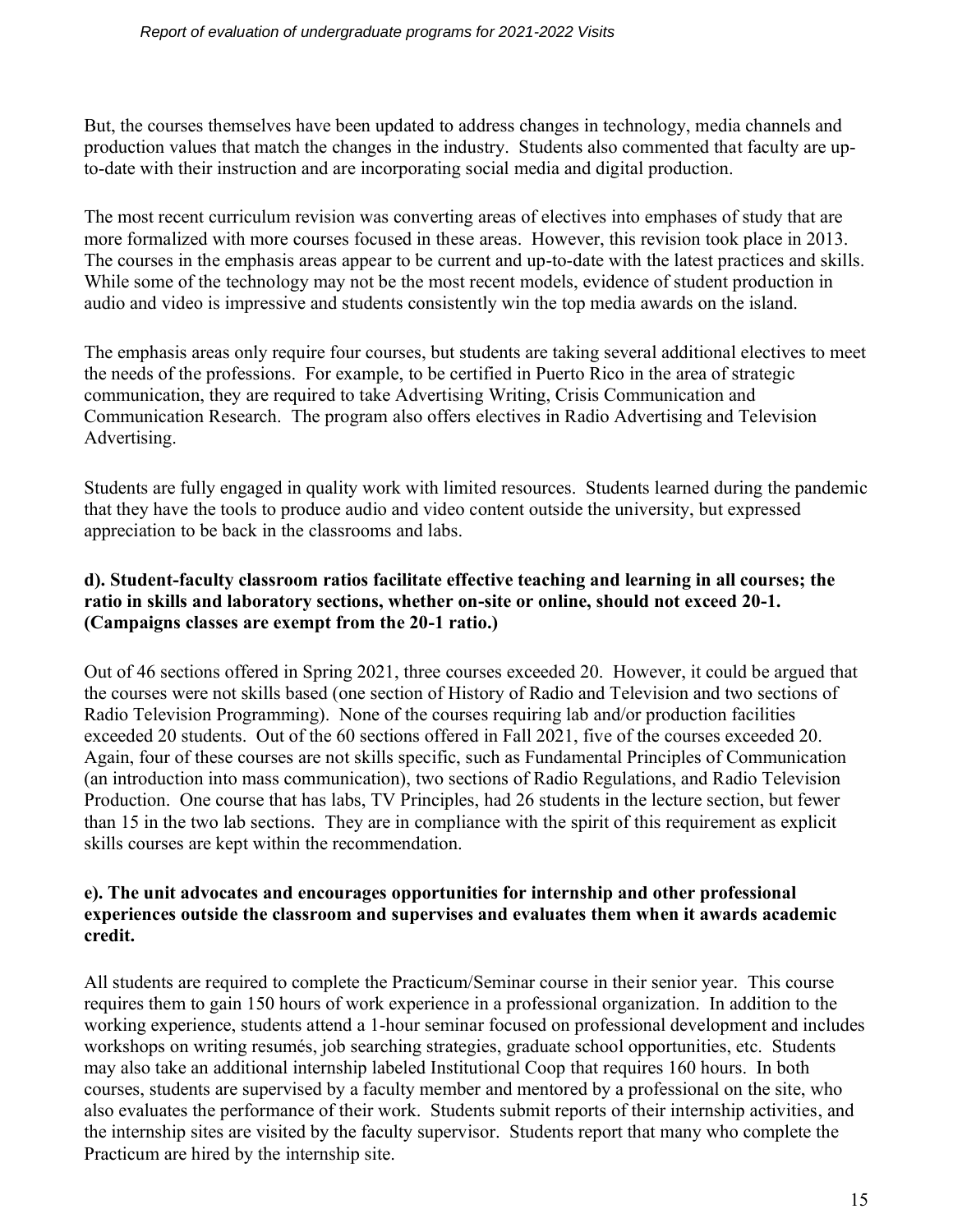#### **SUMMARY:**

The department provides a balanced curriculum in theory and practice that addresses all of the ACEJMC values and competencies. The strength of the curriculum is the intense training provided in audio and video production that is preparing students to work in the fields of radio and television. Students also hone their skills and knowledge in an area of emphasis that expands their options beyond legacy media. While these emphases do not rise to the level of program sequences, they are more focused than what existed during the last accreditation site visit. The number of emphases currently stretches the faculty resources and the unit is considering reducing them.

Overall evaluation, compliance/non-compliance: **COMPLIANCE**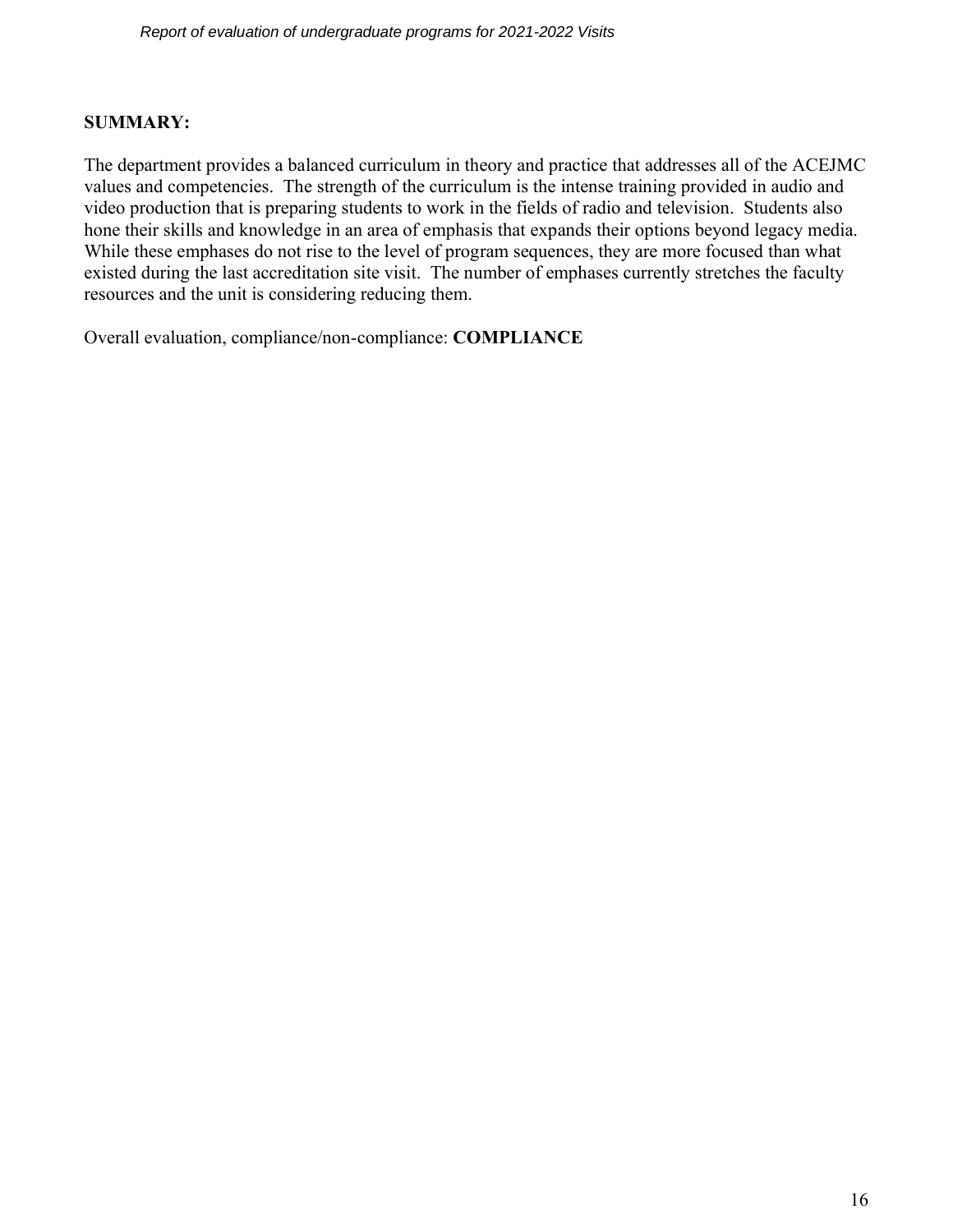### **PART II — Standard 3: Diversity and Inclusiveness**

**Unit performance with regard to indicators:**

**a). The unit has a written diversity plan for achieving an inclusive curriculum, a diverse faculty and student population, and a supportive climate for working and learning and for assessing progress toward achievement of the plan. The diversity plan should focus on domestic minority groups and, where applicable, international groups. The written plan must include the unit's definition of diversity and identify the under-represented groups.**

The department has a written diversity plan, approved in 2010, for achieving an inclusive curriculum. It defines diversity and identifies the under-represented groups within the plan. The structure centers on the legal and policy framework of the university and the Commonwealth of Puerto Rico. Recruitment of non-Hispanic/Latino faculty and students is difficult given the constraints of the University mission and location. The diversity plan goes to great lengths to describe other avenues for extending diversity throughout the department and curriculum in the areas of gender, sexual orientation, ethnic origin, religious beliefs and political points of view. The diversity plan also describes active recruitment efforts for diverse students within the region served, including high school outreach efforts. In addition, the plan calls for diverse speakers, media content in their student media operations and activities in the department and on campus.

The University of Puerto Rico at Arecibo has the mission to serve Hispanic/Latino/Latina students in the northern-central region of Puerto Rico. From 2012 to 2021, their student and faculty populations are 100 percent Hispanic/Latino (any race). The faculty and administrators explained the U.S. Census did not gather data on Afro-Puerto Ricans until recently. Faculty explained that while there is some differentiation based on skin color, it is not the same as it is in the mainland United States. While students, faculty, administrators and staff reported that this was not an issue, one person did raise the lack of people of darker skin color represented on media. Students and faculty provided examples of how these issues were raised and addressed in classes. A self-identified Afro-Puerto Rican faculty member on campus said they are seen as Puerto Rican and that it is not a big issue for that person. The self-study describes the ethnic fusion in Puerto Rico that is fostered by a multicultural heritage and traditions. This is more of the diversity teaching focus within the department. The elements of nation, race, folklore, music tradition and Caribbean ethnicity are framed within this context.

The Department of Tele-Radial Communication defines diversity as focusing on diversity and inclusiveness in the areas of gender, sexual orientation, ethnic origin, religious beliefs and political point of view. The translated diversity documents use the term "sexual preference" rather than "sexual orientation" in the LGBTQ+ description. Through several interviews and discussions with students, faculty and administrators, it became clear that the use of the term "preference" was an artifact of the translation process. The department, courses and media outlets adhere to the AP Stylebook, NLGJA Style Guide and other key media style guides in using "orientation" in their work.

### **b). The unit's curriculum fosters understanding of issues and perspectives that are inclusive in terms of domestic concerns about gender, race, ethnicity and sexual orientation. The unit's curriculum includes instruction in issues and perspectives relating to mass communications across diverse cultures in a global society.**

The department's curriculum and syllabi reflect a commitment to diversity and inclusion. Students and faculty reported that diversity discussions, objectives and projects are spread across the courses. A scan across a number of syllabi found significant statements and exercises on diversity, providing evidence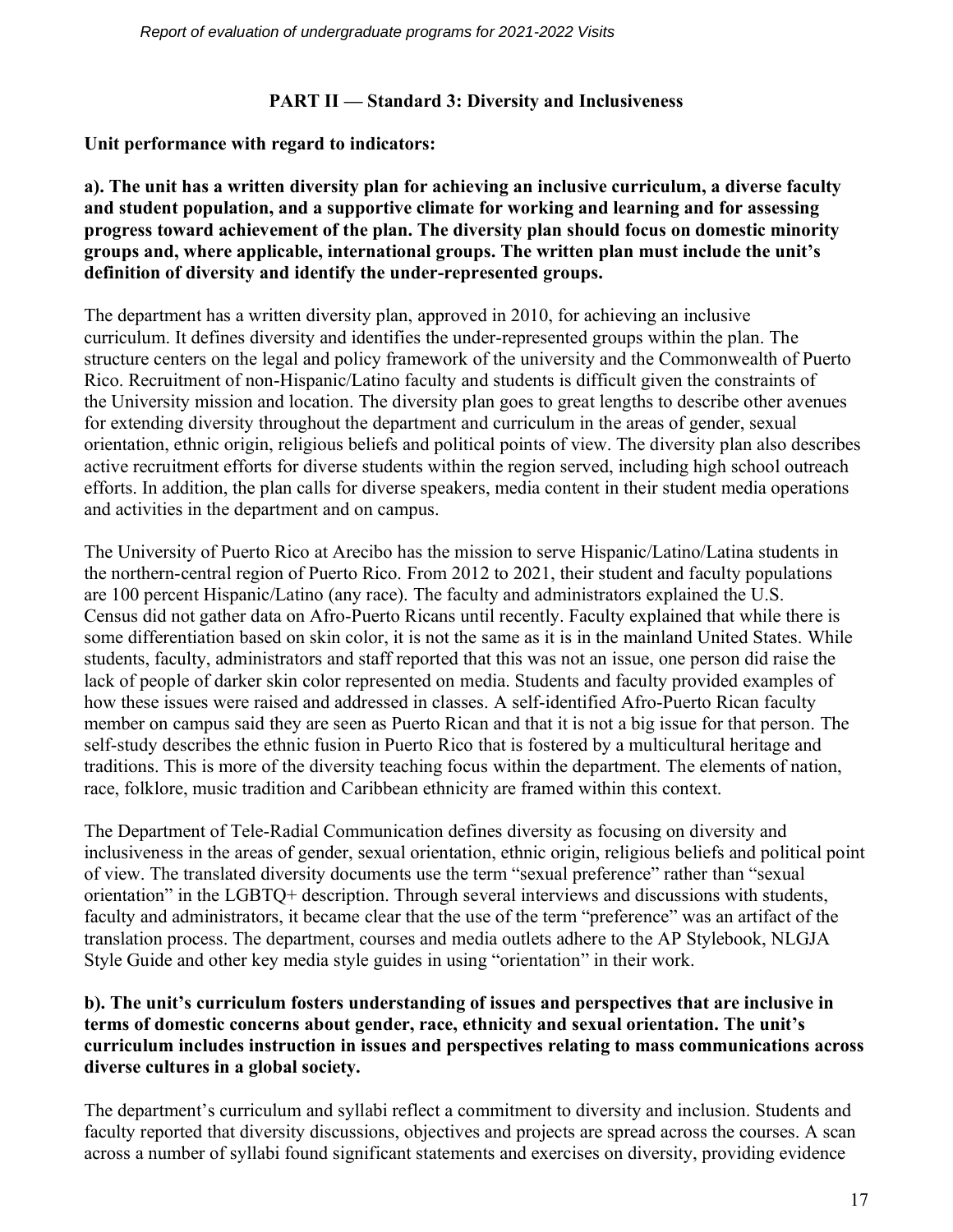that matched the student and faculty statements. Instruction in the media law course spent significant time on issues of diversity. The students pointed to that course as one where good conversations about diversity occurred. The other course of note on diversity according to students and faculty was the COMU 4035 Programacion Teleradial. This course is also part of the assessment process. The diversity essay assignment is an important project for students and is reviewed for assessment. Other courses across the curriculum also had diversity element woven into the course structure.

The department sponsors activities in support of diversity. These include a group fighting homophobia and the establishment of the first LGBTQ+ Coalition organization on campus in 2019 with the help of the department's faculty and students. The department also brings in diverse speakers to address students. The radio programming includes numerous shows on LGBTQ+, gender, religion, politics, and diversity acceptance. They include gender violence as domestic abuse is reported to be a major concern on the island.

The faculty are committed to diversity and see it broadly. They are involved in campus and professional organizations focused on improving diversity. For example, one faculty member is a founder of the campus Women and Gender Office. Speakers since 2015 include numerous women and a significant focus on LGBTQ+ issues.

The work of the department on diversity follows the goals stated in the diversity plan.

### **c). The unit demonstrates effective efforts to recruit women and domestic minority faculty and professional staff and, where feasible, recruits international faculty and professional staff.**

The department has found success in recruiting and hiring women. The gender diversity in the department for full-time faculty is equal, with five women and five men filling these positions. There is one more male part-time faculty member than female (5 vs. 4). All of the faculty are Hispanic/Latino (any race). With the focus squarely in serving Puerto Rico and with the budget challenges the University faces, it is difficult to even structure recruitment of non-Puerto Rican faculty. Campus administrators described the hiring process for fulltime faculty as one that begins at the instructor level. The instructor works on one-year contracts until a faculty line is available and funded by the central administration. This process can take years. A current instructor has worked for the department waiting on an open line for five years. Recently, her teaching load was reduced to part time due to budget cuts. She continues to teach and support the department with hopes that the line will be restored. This process, with long waits for lines, limits the recruitment process for fulltime faculty.

### **d). The unit demonstrates effective efforts to help recruit and retain a student population reflecting the diversity of the population eligible to enroll in institutions of higher education in the region or population it serves, with special attention to recruiting under-represented groups.**

The department has a high retention rate compared to the campus average. Since the mission of the university is to serve the region of Puerto Rico surrounding them, they do not recruit from outside of the island. This limits them to the diversity within Puerto Rico. The department has a high school outreach program and faculty report efforts to attract underrepresented students. The University of Puerto Rico system uses a system where applicants rank their preferred areas of study. UPRA's Department of Tele-Radial Communication regularly is the top ranked department among applicants. Students are then enrolled based on space in their highest ranked choice available when admitted.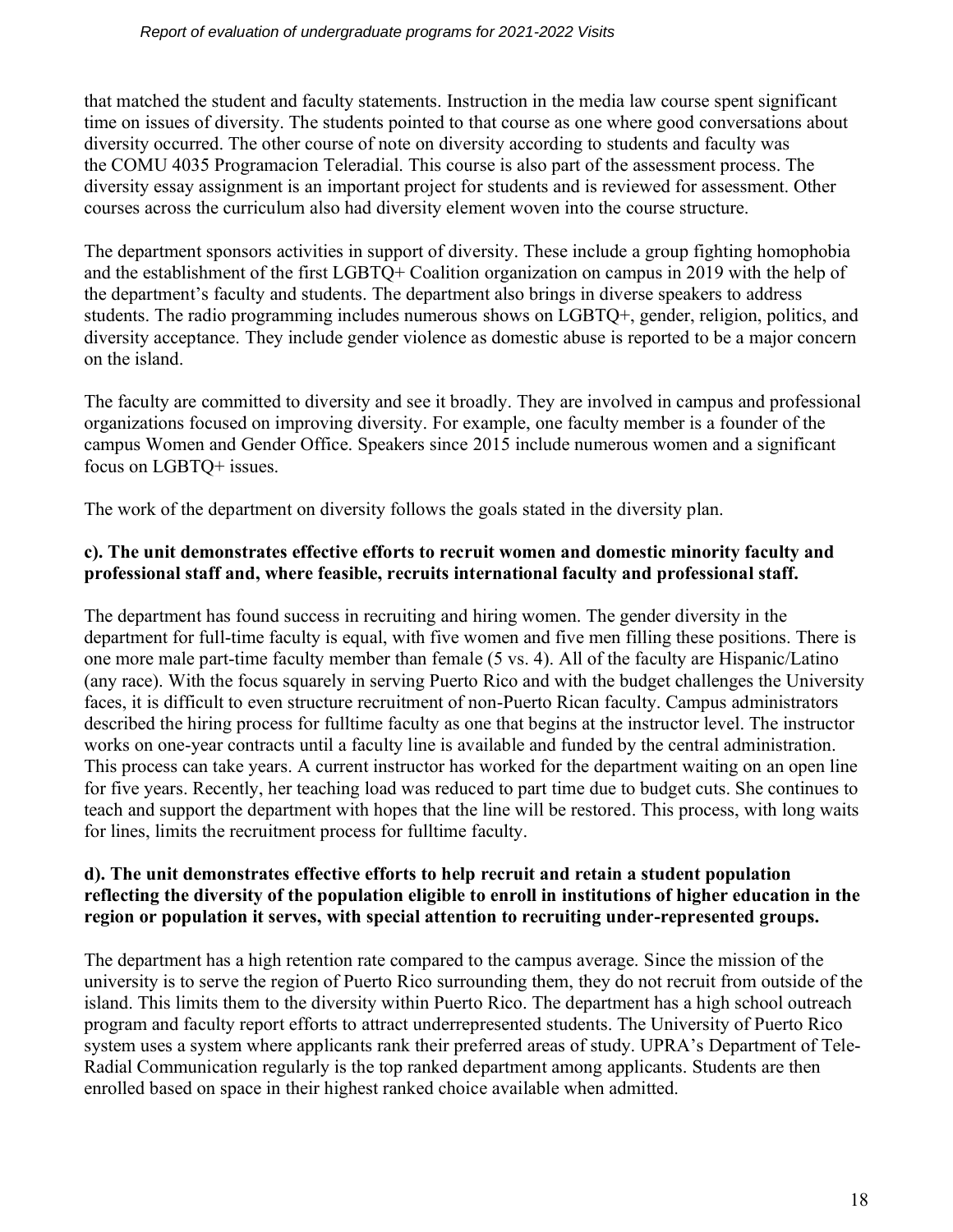**e) The unit has a climate that is free of harassment and all forms of discrimination, in keeping with the acceptable cultural practices of the population it serves, accommodates the needs of those with disabilities, and values the contributions of all forms of diversity.**

**Accreditation site visit teams will apply this standard in compliance with applicable federal and state laws and regulations, as well as the laws of the countries in which non-U.S. institutions are located.**

Students and faculty report a discrimination free environment. The openly gay faculty member says he feels respected, welcomed, and heard in the department and on campus. An Afro-Puerto Rican faculty member made a similar statement. The radio station in the department regularly programs content across a spectrum of diverse subjects, with LGBTQ+ and religious programming prominently positioned in the lineup. There are also documentaries that present diverse subjects and sources. Faculty, students and administrators quickly pointed to these examples with pride.

## **SUMMARY:**

The last site team reported the diversity plan had not been updated and a lack of diverse faculty in terms of race and ethnicity. The diversity policy is from 2010 and the goals associated with the policy are updated. The department actively works to achieve the stated diversity goals. The department is constrained by the university mission, resources and location, limiting the opportunity to attract students and faculty from outside the island. Thus, the faculty remains 100 percent Puerto Rican. This does not limit the focus on diversity and the significant work in the courses, campus community and media content to address issues of diversity and raise awareness. Faculty and students report significant efforts to teach and build a diverse community.

Overall evaluation, compliance/non-compliance: **COMPLIANCE**

| Table 7.1 - Fun-Thile Faculty, Academic years 2010 |                                     |             |                                                      |                                                               |    |
|----------------------------------------------------|-------------------------------------|-------------|------------------------------------------------------|---------------------------------------------------------------|----|
| <b>Academic</b><br>Year                            | <b>Group</b>                        | <b>Male</b> | 1 <mark>% of total</mark> Female <b>F</b><br>faculty | $\sqrt{20}$ of total $\sqrt{2}$ rotal <sup>"</sup><br>faculty |    |
| 2019-20                                            | Hispanic/Latino<br>(any race)       |             | 50.0%                                                | 50.0%                                                         | 10 |
| 2020-21                                            | Hispanic/Latino<br>(any race)       | 6           | $60.0\%$                                             | 40.0%                                                         | 10 |
|                                                    | $\parallel$ 2021-22 Hispanic/Latino | 6           | $60.0\%$                                             | 40.0%                                                         | 10 |

### **Table 7.1 - Full-Time Faculty, Academic years 2018 – 2021**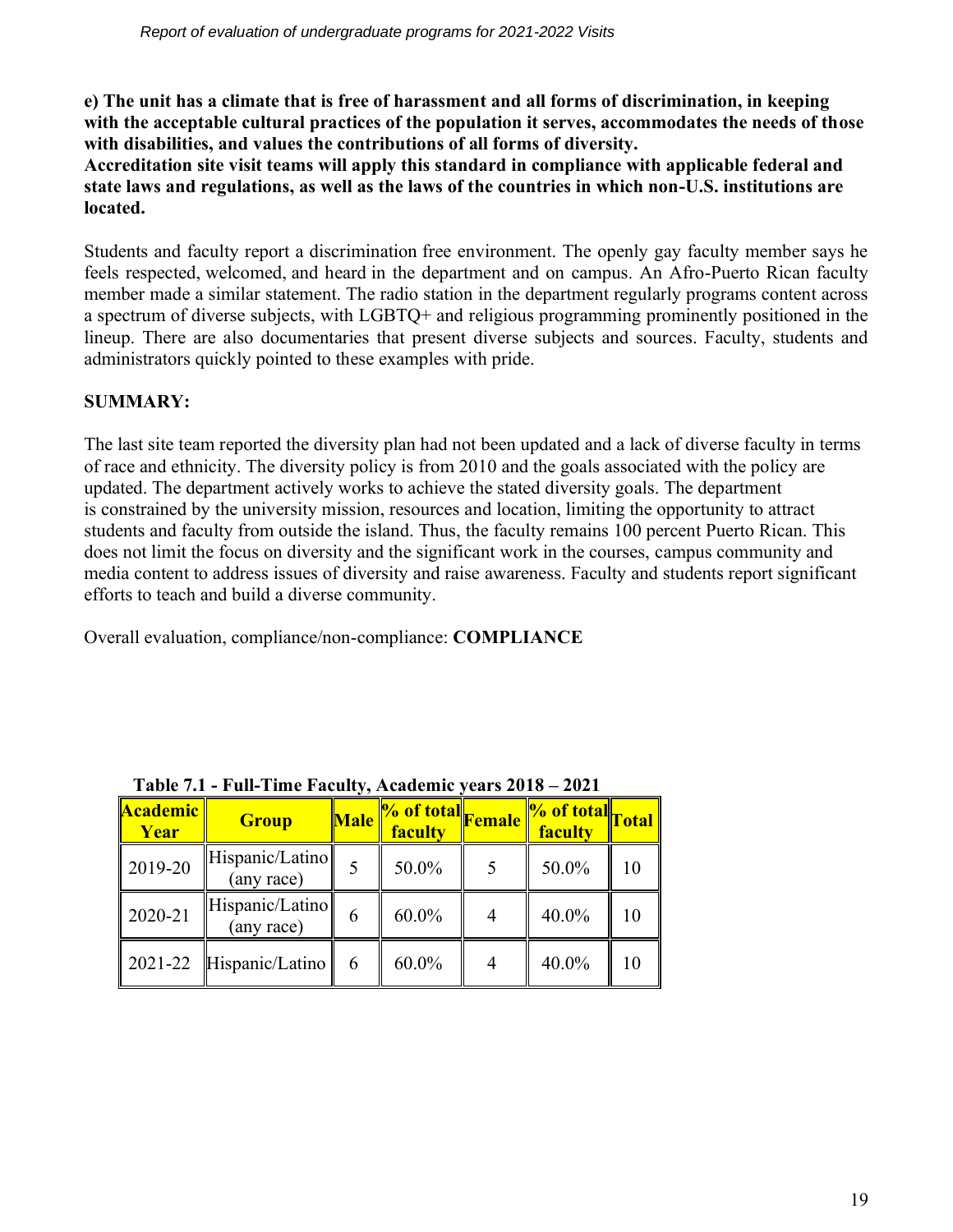### **PART II — Standard 4: Full-Time and Part-Time Faculty**

### **Unit performance with regard to indicators:**

### **a). The unit has written criteria for selecting and evaluating the performance of all full-time and part-time faculty and instructional staff**.

The department uses the University of Puerto Rico General Handbook of Regulations for hiring criteria and the UPR Arecibo Tenure and Rank Manuel to evaluate full-time faculty. Full-time faculty with a terminal degree, such as a Ph.D., are hired in tenure-track positions while full time faculty with a Master's degree are hired as instructors. A department committee meets to determine the personnel needs of the department and ranks them accordingly. These are submitted to the Chancellor for approval. No additional positions have been approved since the last accreditation site visit.

For tenure and promotion decisions, a point system outlined in the UPR Arecibo Tenure and Rank is used. Five areas are assigned point totals: teaching, scholarship and creative works, professional development, university service and community service. The manual is very detailed about how many points each activity can earn. For example, publishing an academic book can earn up to 15 points, an article in a peerreviewed journal can earn up to 8 points, and presenting at a conference can earn a maximum of 4 points. Creative works earn points as well, such as television and radio programs, which can earn up to 2 points. Faculty who have a doctorate can apply for tenure and rank advancement after three years and must earn at least 150 points. Additional rank advancement requires 170 points for associate professor and 200 points for professor.

Annual evaluations are conducted on faculty in the following areas:

- classroom teaching
- student advising
- scholarly and professional activities
- community and college service
- administrative activities
- special research programs and projects
- travel to off-campus locations

### **b). Full-time faculty have primary responsibility for teaching, research/creative activity and service.**

Since the fall of 2016, full-time faculty have taught the majority of the courses, ranging from 64% to 82% for each semester. The faculty have a heavy teaching load and are required to teach 12 credit hours per semester. Additionally, they are required to have six office hours and expected to spend at least four hours in university service each week. Only full-time faculty are involved in departmental service and research and creative activities.

### **c). Credentials of the unit's faculty represent a balance of professional and scholarly experience and expertise kept current through faculty development opportunities, relationships with professional and scholarly associations, and appropriate supplementation of part-time and visiting faculty.**

The department is made up of experienced faculty who have a mix of professional and academic experience. All of the faculty except one were present during the last accreditation visit in 2012-2013.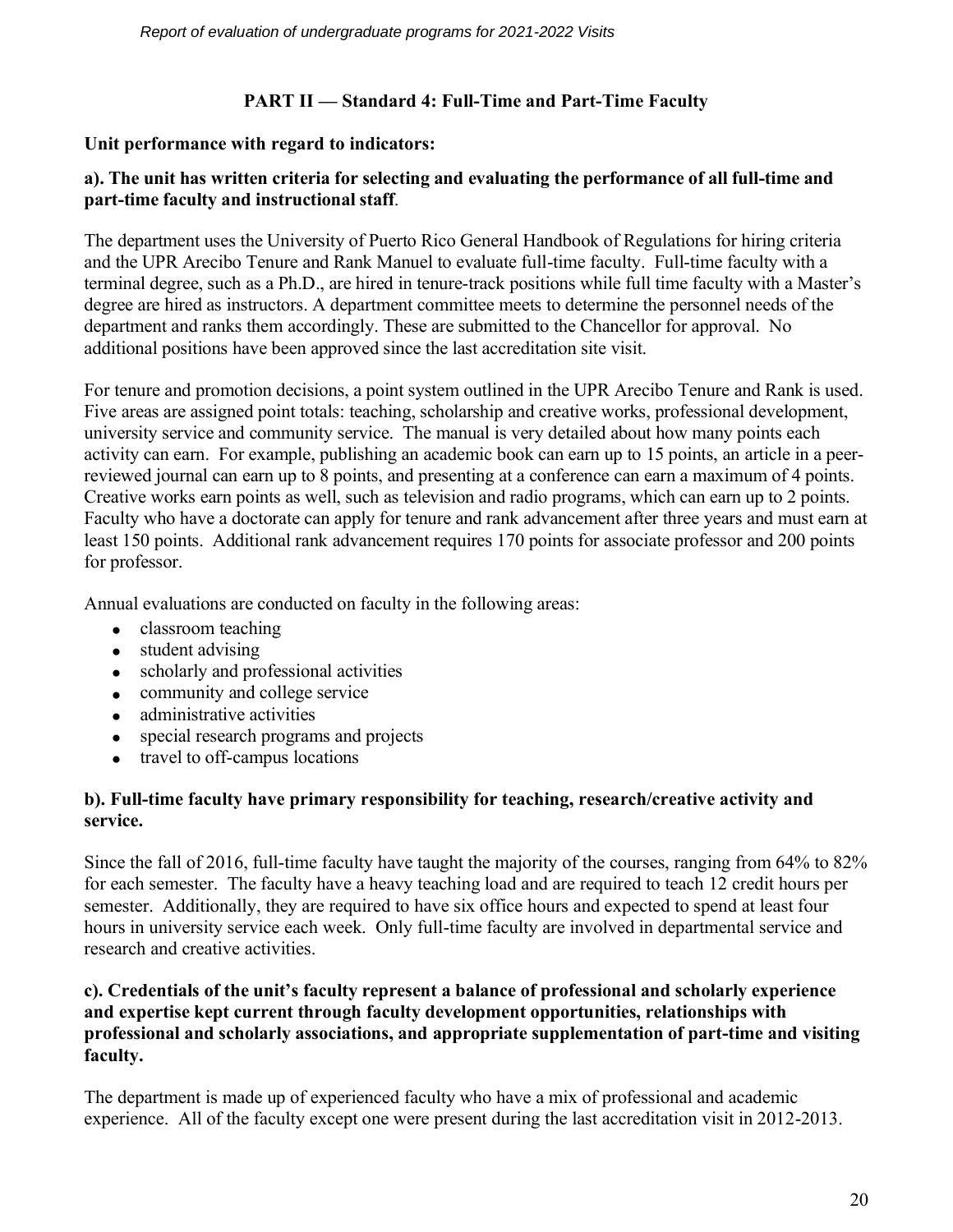#### *Report of evaluation of undergraduate programs for 2021-2022 Visits*

Faculty have professional experience, ranging from 1 year to 15 years, in areas of radio and television production, photography, public relations, advertising, journalism and film. Most of the academic experience for the faculty has been at UPR Arecibo. The interim director, an instructor, is the most recent addition to the faculty, with 5 years at the university. The others range from 14 to 37 years teaching in the department. While such stability is a benefit to the program, it raises concerns about recent professional experience.

The faculty are active in professional development for both professional and pedagogical purposes. Faculty are required by law to complete 20 hours of ethics training every two years. Several faculty members have also participated in teaching workshops sponsored by the university and attended the Faculty Resource Network seminars hosted by New York University. To keep their professional knowledge current, the department hosts a Communications Week where professionals give workshops to students and faculty.

Part-time faculty are recruited from the media industries to teach a variety of skills classes. Seven parttime faculty were teaching in the department and had a range of 5 to 37 years of professional experience. Students expressed appreciation for instruction from some of these instructors who infuse their teaching with current examples of practice.

### **d). The unit regularly evaluates instruction, whether onsite or online, using multiple measures that include student input.**

Faculty instruction is evaluated every semester with a student course evaluation, syllabus review and classroom visit and evaluation.

### **e). The faculty has respect on campus for its university citizenship and the quality of education that the unit provides.**

Faculty and administrators from across the campus expressed great respect for the faculty and students of the Department of Tele-Radial Communication. They are known as being very student-centered and for engaging in activities that benefit the university and the community. The disposition of the department to assist other campus programs with audio and video production, public relations and advertising is very much appreciated. They were described as very active, very involved and one of the crown jewels of the Arecibo campus. Because students in this program take many courses across the other disciplines, they are valued for their initiative, hard work and strong communication skills.

### **SUMMARY:**

The program has a stable and experienced group of faculty who have advanced in their careers at UPR Arecibo. All but two of the faculty are full professors. Their collegiality and mutual support came through during the site visit. They are also very student-centered, and students enthusiastically respond about the quality of instruction and advising they provide. Part-time faculty have current media experience that enhances the instruction, particularly in the skills classes.

Overall evaluation, compliance/non-compliance: **COMPLIANCE**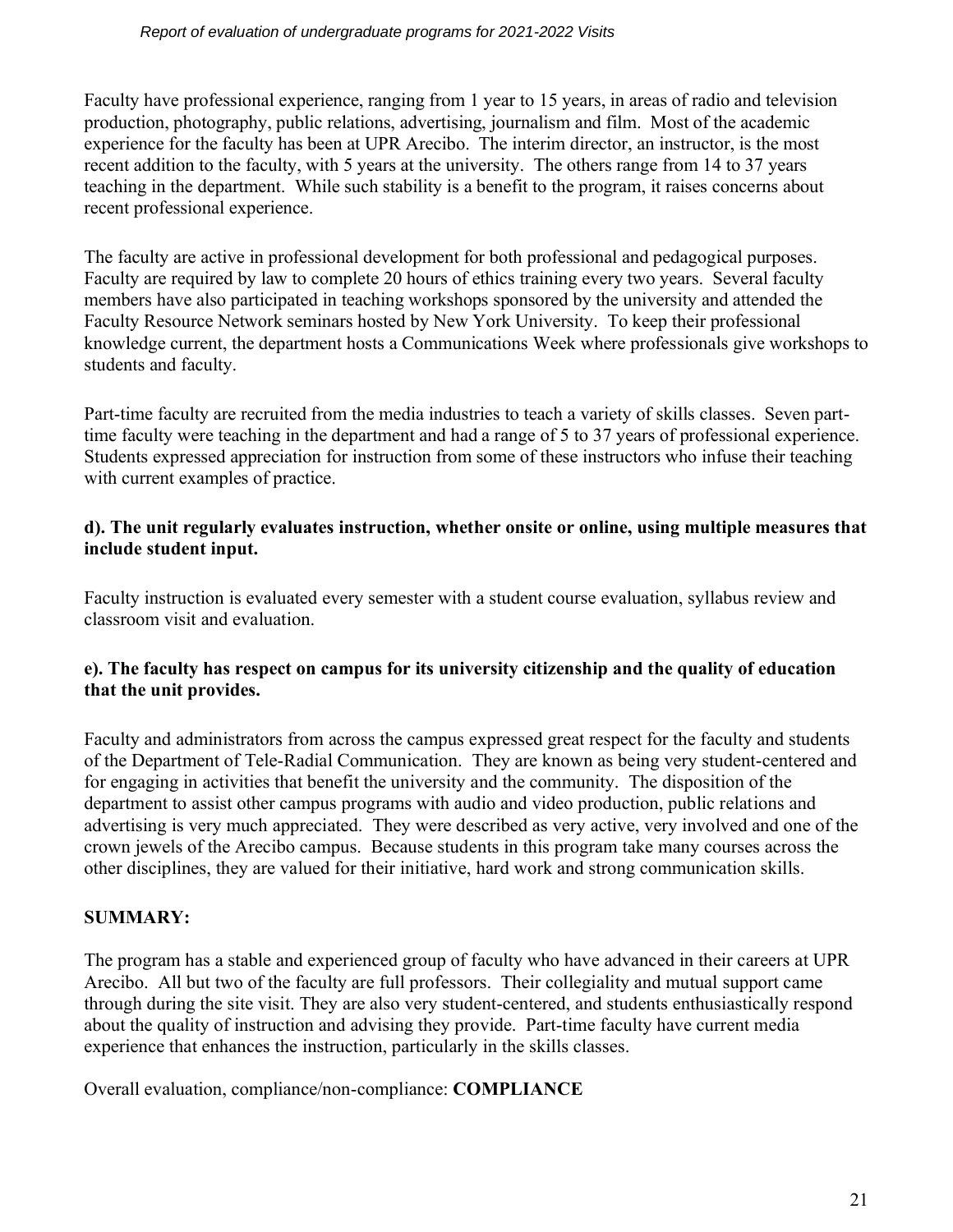### **PART II — Standard 5: Scholarship: Research, Creative and Professional Activity**

### **Unit performance with regard to indicators:**

### **a). The unit requires, supports and rewards faculty research, creative activity and/or professional activity.**

The department supports faculty in earning doctoral degrees with leave time and scholarships. This support increases the number of faculty with terminal degrees and provides the basis for increased scholarship. Three faculty have taken advantage of this support in the last six years. This positive effort to increase scholarship is counteracted by the university mission focused on teaching with most faculty assigned four courses per semester. UPRA follows Goal II of the Strategic Plan Faro 2025 that includes the goal of increasing faculty and student participation in research and creative activity and encouraging faculty to publish and disseminate their scholarly work in peer-reviewed journals.

Faculty produce research and creative work within this framework. The university provides small grants to support research and creative activity, typically for travel. Faculty apply for these grants each year and have had some success gaining funding. Faculty report they use these grants to go to conferences to make presentations.

Since the last site team visit nine years ago, the faculty produced four edited books, one book chapter, seven refereed journal articles, 12 peer-reviewed conference articles and 15 invited academic articles. In addition, faculty focused on creative work produced two juried and 44 non-juried professional works. Some creative projects aired on Telemundo and local media. Additionally, some of the student creative work won external awards, which was recognized by the university and used in UPRA promotional materials and videos.

The campus has very limited resources to support faculty. There is only partial support for scholarship and creative activity at the university level, in part due to mission and resource limitations, which creates an issue for the faculty staying current and actively engaged in the field beyond the work on the island.

### **b). The unit specifies expectations for research, creative activity and/or professional activity in criteria for hiring, promotion and tenure.**

The campus hiring and promotion process that prioritizes doctoral degrees and gives credit for scholarship and creative work. Terminal degrees are preferred. Individuals with a doctorate are more likely to be moved from an instructor line to a faculty line and the promotion process moves down to a three-year period for each promotion to associate professor and full professor, thus shortening the overall time to achieve full professor status.

The expectations for scholarly/creative work are built into the promotion and tenure process with requirements for some work in this area to achieve promotion. The faculty report being active in the profession, with some continuing to work for media on the island.

### **c). Evaluation criteria for promotion, tenure and merit recognition account for and acknowledge activities appropriate to faculty members' professional as well as scholarly specializations.**

The university uses a points system covering research/creative activity, teaching, professional development, campus service and community service. Each creative work or scholarly paper earns points toward to goal of tenure and promotion. The point system document is detailed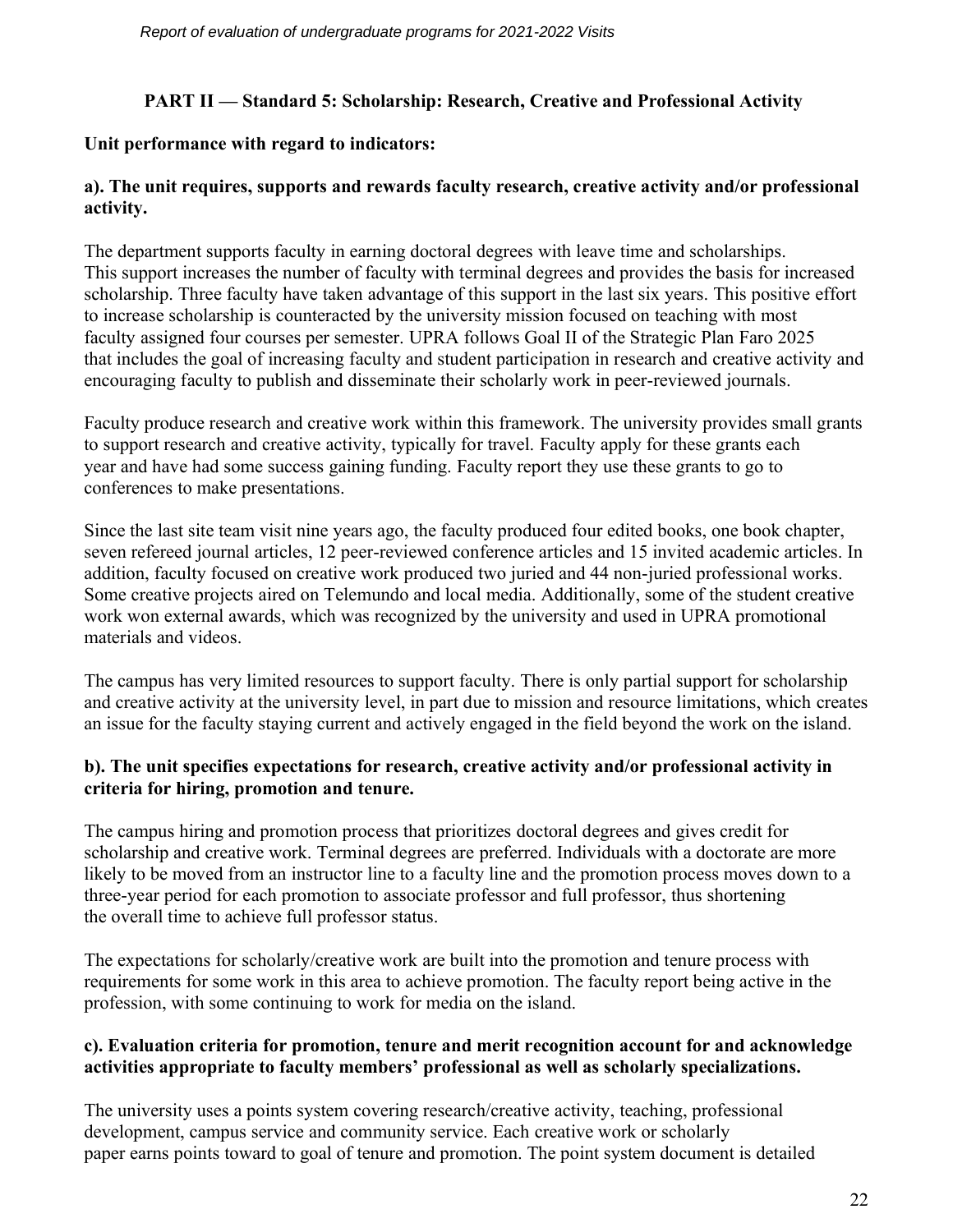and makes it easy for faculty to know where the stand for promotion and tenure. The dean said that for faculty to be promoted and/or tenured, they needed to have points in each of the categories, necessitating work in the scholarship/creative activity area.

### **d). Faculty members communicate the results of research, creative and/or professional activity to other scholars, educators and practitioners through presentations, productions, exhibitions, workshops and publications appropriate to the activity and to the mission of the unit and institution.**

Faculty have participated in national and international research conferences to share their scholarship and creative work since the last accreditation visit. This activity is limited by the lack of department funds and limited access to university funding to allow for such work. Given these constraints, the faculty have actively sought opportunities to share their work and to expose themselves to workshops (e.g. IRTS, AEJMC, ICA).

### **e). The unit fosters a climate that supports intellectual curiosity, critical analysis and the expression of differing points of view.**

The department's small collegial faculty supports the scholarly and creative work of their peers. Their creative work is well regarded on campus even when the topics of the creative work are controversial. Visiting speakers bring diverse insights and critical views of media into the classroom.

### **SUMMARY:**

The scholarship and creative activity at the UPRA Department of Tele Radial Communication minimally meets the standard. The faculty do produce scholarship and creative works annually. The emphasis leans toward the creative side, which makes sense in the framework of the UPRA mission. The department gets a lot of mileage out of the creative works with the university, which helps its prestige on campus and across Puerto Rico. More could be done in this vein, particularly on the creative side. Funding and heavy teaching loads work against such expansion.

Overall evaluation, compliance/non-compliance: **COMPLIANCE**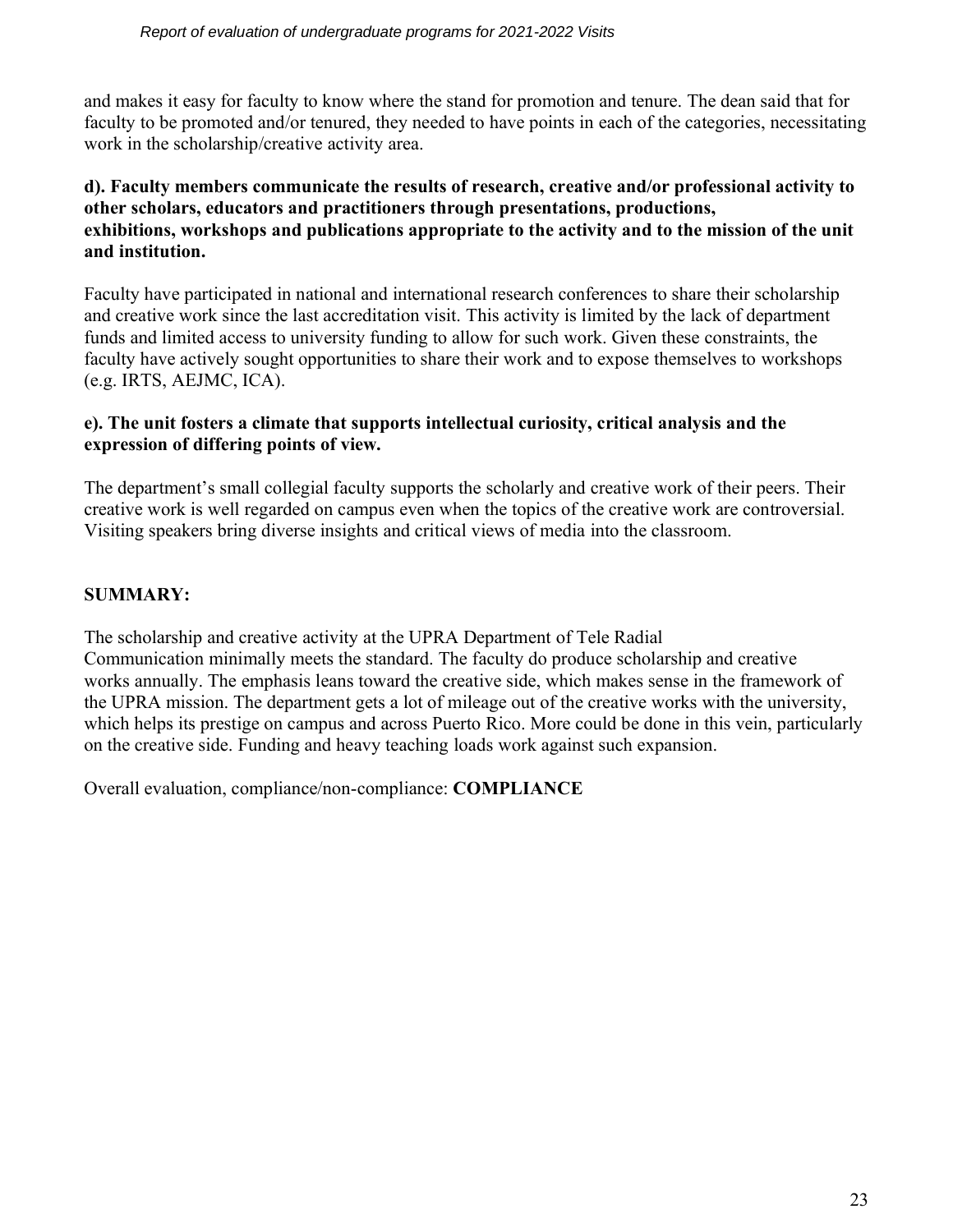### **Scholarship Table (prepared by the department)**

|                                                                       |                         | Overall Paculty Scholarship I Founctivity<br><b>Individuals</b> |                                              |                                              |                           |                |
|-----------------------------------------------------------------------|-------------------------|-----------------------------------------------------------------|----------------------------------------------|----------------------------------------------|---------------------------|----------------|
| <b>Scholarship, Research, Creative</b><br>and Professional Activities | <b>Total from Unit*</b> | <b>Full</b><br><b>Professors</b><br>(4)                         | <b>Associate</b><br><b>Professors</b><br>(4) | <b>Assistant</b><br><b>Professors</b><br>(2) | <b>Other</b><br>Faculty** | <b>Totals</b>  |
| <b>Awards and Honors</b>                                              | 3                       | 1                                                               | $\overline{2}$                               | $\mathbf{0}$                                 | $\mathbf{0}$              | 3              |
| <b>Grants Received Internal</b>                                       |                         | $\boldsymbol{0}$                                                | $\boldsymbol{0}$                             | $\mathbf{1}$                                 | $\theta$                  | 1              |
| <b>Grants Received External</b>                                       | 11                      | 5                                                               | 1                                            | 5                                            | $\theta$                  | 11             |
| Scholarly Books, Sole- or Co-<br>authored                             | $\theta$                | $\boldsymbol{0}$                                                | $\theta$                                     | $\boldsymbol{0}$                             | $\theta$                  | $\theta$       |
| Textbooks, Sole- or Co-authored                                       | $\theta$                | $\mathbf{0}$                                                    | $\theta$                                     | $\theta$                                     | $\theta$                  | $\theta$       |
| <b>Books Edited</b>                                                   | $\overline{4}$          | $\overline{2}$                                                  | $\mathbf{0}$                                 | $\overline{2}$                               | $\theta$                  | 4              |
| <b>Book Chapters</b>                                                  | 1                       | 1                                                               | $\boldsymbol{0}$                             | $\boldsymbol{0}$                             | $\boldsymbol{0}$          | 1              |
| Investigation                                                         | 5                       | $\overline{2}$                                                  | 2                                            | 1                                            | $\theta$                  | 5              |
| Articles in Refereed Journals                                         | 7                       | $\boldsymbol{0}$                                                | $\overline{4}$                               | 3                                            | $\theta$                  | $\overline{7}$ |
| <b>Refereed Conference Papers</b>                                     | 12                      | $\boldsymbol{0}$                                                | 5                                            | 7                                            | $\mathbf{0}$              | 12             |
| <b>Invited Academic Papers</b>                                        | 15                      | 3                                                               | 10                                           | 1                                            | 1                         | 15             |
| <b>Encyclopedia Entries</b>                                           | $\mathbf{0}$            | $\theta$                                                        | $\mathbf{0}$                                 | $\theta$                                     | $\theta$                  | $\overline{0}$ |
| <b>Book Reviews</b>                                                   | $\theta$                | $\boldsymbol{0}$                                                | $\mathbf{0}$                                 | $\theta$                                     | $\mathbf{0}$              | $\theta$       |
| Articles in Non-refereed<br>Publications                              | 7                       | $\mathbf{0}$                                                    | $\overline{2}$                               | 5                                            | $\theta$                  | 7              |
| <b>Juried Creative Works</b>                                          | $\overline{2}$          | $\boldsymbol{0}$                                                | $\overline{2}$                               | $\theta$                                     | $\Omega$                  | $\overline{2}$ |
| Non-juried Creative Works                                             | 44                      | $\overline{2}$                                                  | 6                                            | $\theta$                                     | 36                        | 44             |

**Overall Faculty Scholarship Productivity**

\*Co-authored work should be counted as a single publication in the unit totals. However, if, for example, two members of the faculty are co-authors on the same journal article, it would be reported as a publication for both authors.

\*\*Includes all full-time faculty who do not hold listed ranks, such as instructors and others on term appointments. Many faculties in this category may hold teaching appointments without significant scholarship, research or creative requirements.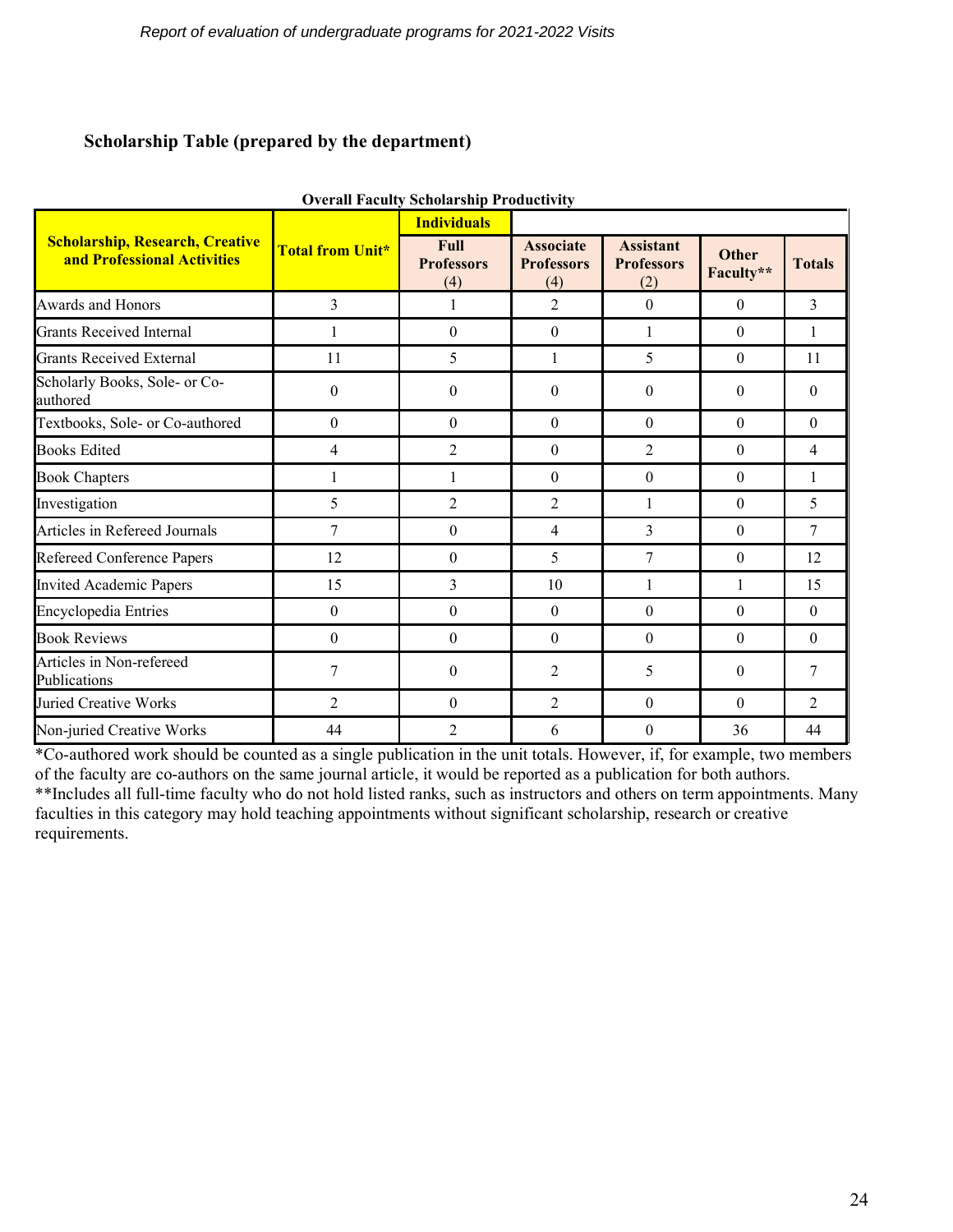### **PART II — Standard 6: Student Services**

### **Unit performance with regard to indicators:**

### **a). Faculty and/or professional advising staff ensure that students are aware of unit and institutional requirements for graduation and receive career and academic advising.**

The University of Puerto Rico at Arecibo provides academic counseling for newly admitted students. This week of introductory work helps students understand resources and plan their programs of study. The department has a faculty member who serves as the academic coordinator. The coordinator reports good attendance by students each semester in the advising sessions prior to enrolling in courses. Students report this advising works and that most of them avail themselves of this resource. Students indicated that they are aware of the graduation standards, but many of them choose to stay longer and exceed the required credit hours necessary for graduation to take additional courses in the department to build a broader portfolio before graduation. They believe this extra work helps them land better jobs.

Portal UPR is an online resource for students to track their academic progress, see grades, and stay on track toward graduation. During Covid-19, the department sent academic counseling forms to students digitally. Students reported that faculty went out of their way to help students during the pandemic.

### **b). Faculty are available and accessible to students.**

The engaged faculty help advise students informally and keep in touch with students after they finish a particular course and long after graduation. A department survey reports 81 percent of faculty participate in academic counseling work. Students are mature in their approach to course decisions and advising. A majority of students who attended the student meetings reported working while attending school for economic reasons. This appears to create a system where students take responsibility for getting good advice and planning their college careers to ensure the best use of resources and the appropriate preparation for their field. The faculty are available to students in office hours and student media areas. Students report good access to faculty and describe their efforts as supportive as they work on student radio and television. Faculty clearly know the students. Classes were active, engaged and lively in the discussions and presentations.

### **c). The unit keeps students informed about the activities, requirements and policies of the unit.**

The Dean of Academic Affairs and the Registrar's Office share requirements, data and policies with the department. The department shares that information with students. The department website has links to courses, requirements, policies and student activities. Faculty reported regularly sharing information with students in classes. Students indicated that they knew the requirements and were aware of the various activities available to them through the department.

### **d). The unit and the institution provide students with extra-curricular activities and opportunities that are relevant to the curriculum and develop their professional as well as intellectual abilities and interests.**

The department has four student associations and two student media outlets. The associations include the Independent Associate Production of Communication Students at Arecibo (PAIECA), the PR Collective, the National Association of Hispanic Journalists (NAHJ) and the Ansel Adams Photography Association (AFAA). Tinta Digital and UPRA Web Radio, which include a YouTube channel (UPRA Web Tube), are the student media outlets. Students regularly mentioned NAHJ and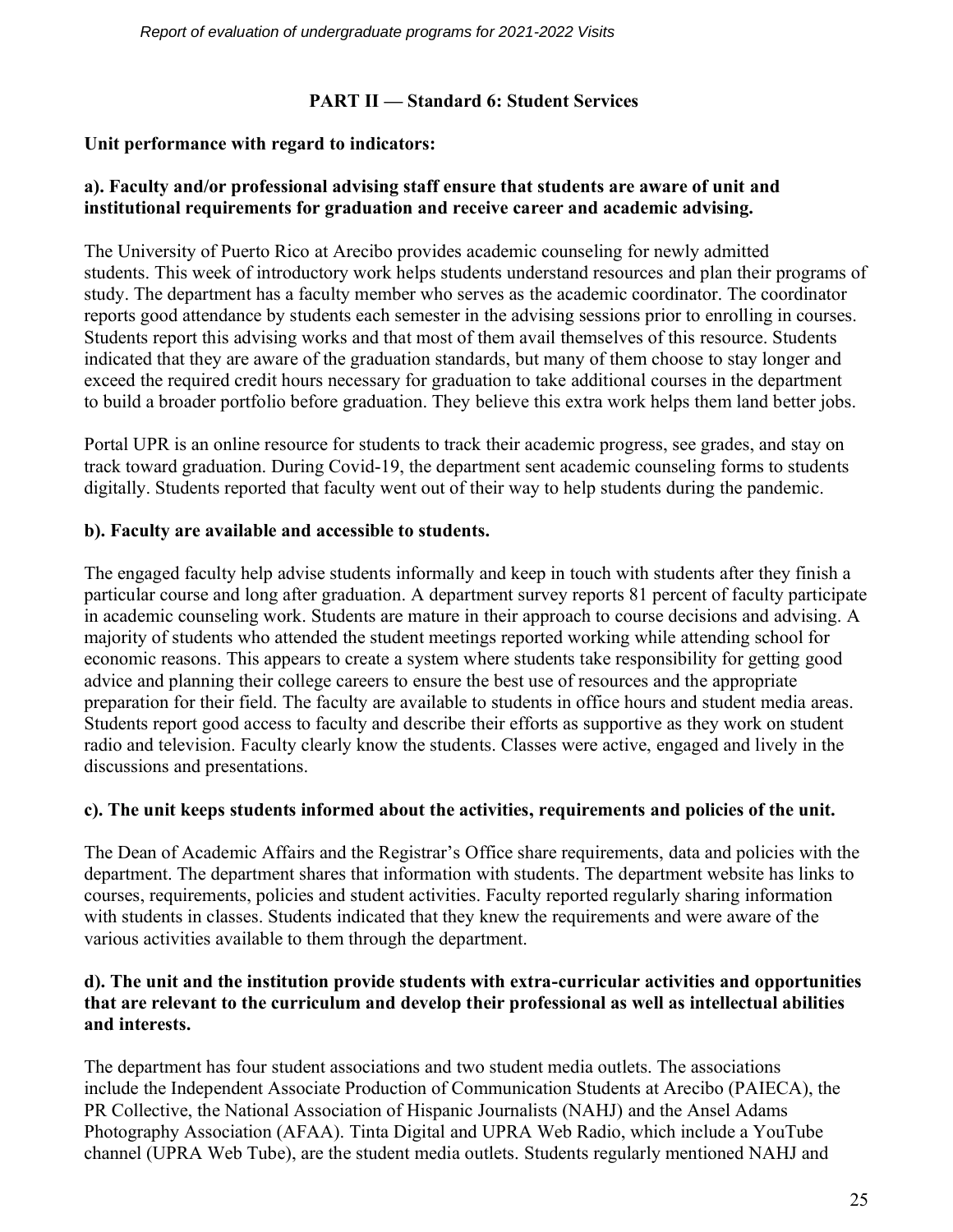their student media experiences during the visit. Strategic communication students reported the PR Collective is active, producing campaigns and working with other student organizations and media. For example, the PR Collective recently worked with NAHJ on a campaign. A strength of the program is how interactive these student media and organizations are with each other. Tinta Digital actively produces web content to keep students informed. Content includes interviews, articles on current events, and opinion columns. There is evidence of diverse content on the site. UPRA Web Radio produces more than 100 hours of live programming per semester. The content ranges from diverse issues (e.g., The Queer Symposium) to local news (e.g., Notas del saco, Noticias Punto a Punto, Revista a Cuenta Gotas) to pop culture (e.g., Geek Corner). The YouTube channel contains two documentaries (e.g., Tiempo de Pensar and Historias de Maria: Mi Vida Por Ella). Students are actively involved across these opportunities.

### **e). The accredited unit must gather, maintain and analyze enrollment, retention, graduation rates and other aggregate information for improving student services and reducing barriers to student success. The unit annually publishes retention and graduation information on its website.**

The department closely watches enrollment, retention and graduation rates. The Dean of Academic Affairs reports regular meetings to discuss data and retention strategies with the departments, including Tele Radial Communication. The data is managed centrally by the campus. The department data in the self-study did not include retention rates for 2018 and 2019 and campus graduation rates for comparison. In 2018, the department achieved their highest retention rate of 89 percent (UPRA 82 percent). That dropped to 78 percent (UPRA 80 percent) in 2019. The dean described this as an ongoing issue related to the aftermath of Hurricane Maria in 2017. However, she said she is working with the department on strategies to increase retention. The story on the graduation side is more positive for the campus and even better for the department. For the 2010 cohort the campus graduation rate was 48 percent and the department was 38 percent. Both showed continual growth to the current available data for the 2014 cohort where the campus reported a 50 percent graduation rate and the department a remarkable 67 percent graduation rate. A key back story for this data is that more than 80 percent of the students at UPRA are on Pell Grants.

### **SUMMARY:**

Though the most recent yearly retention rate fell, the graduation rates have been climbing for the last five years. The department of Tele Radial Communication typically leads campus in retention and significantly outpaces campus on graduation rates. The increase in retention and graduation generally can be attributed to focused attention by campus leaders and a dedicated faculty in the department who are helping students progress and succeed. Effective academic advising and broad student engagement in student organizations and student media build close relationships between students and the department. This experience and engagement help grow retention and graduation rates. The majority of students receive Pell Grants, which allows them funding to take extra courses and leads to a higher number of credit hours and a longer time to graduation. The students describe this as helpful for them to take courses that build their portfolio and makes them more competitive for jobs.

Overall evaluation, compliance/non-compliance: **COMPLIANCE**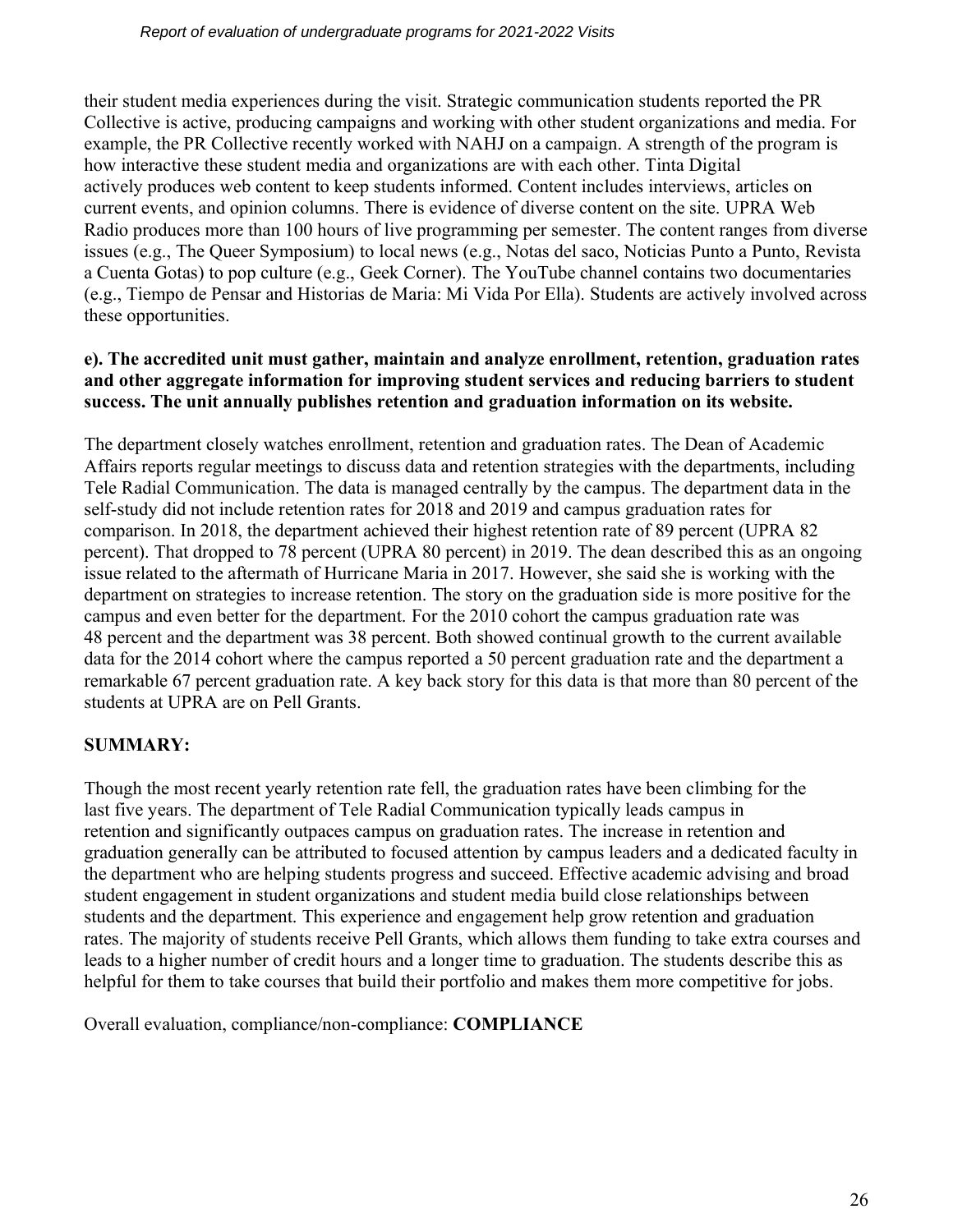### **PART II — Standard 7: Resources, Facilities and Equipment**

### **Unit performance with regard to indicators:**

### **a). The unit has a detailed annual budget for the allocation of its resources that is related to its long-range, strategic plan.**

The university has a well-defined budget plan that gives the department an opportunity to make its case for adequate funding. The university also relates budget priorities to its strategic plan. Because of its intense technology needs, the department is especially attuned to the need for periodic upgrades and expansions. The university administration realizes this and with a few exceptions has done its best to provide support for equipment and technology.

The university has experienced four major financial shocks over the past fifteen years: (1) the 2008 recession; (2) the 2017 hurricane Maria; (3) the 2019 earthquake and the (4) Covid-19-related recession. Legislation (PC 1003) recently passed by the Puerto Rican legislature will mean more significant budget cuts to the university system on top of cuts made during the past 15 years.

### **b). The resources that the institution provides are adequate to achieve the unit's mission. The resources are fair in relation to those provided other units.**

The department's budget has been up and down since the last site visit nearly nine years ago with a net gain far less than inflation. While the self-study showed a budget reduction of 1.27 percent from 2020- 21 to 2021-22, requests from the site team to recalculate their budget table produced a 5 percent increase. The amount spent on faculty salaries in 2021-22 (\$644,578)) is less than \$4,000 more than was spent in 2017-18 (\$641,166). The departmental travel budget was zeroed out two years ago.

The faculty, nearly all multi-decade veterans, have been locked in a stifling, static environment. With several faculty members rapidly approaching retirement, there is genuine doubt about whether these positions can be retained. Currently, the UPR administration in San Juan is not filling replacement positions. Because of the demographics of the faculty and its small size, Tele-Radial Communication stands much to lose. There is also a risk that aging equipment will not be replaced.

Tele Radial Communication has the third largest student body of 14 departments. It does not have the 3<sup>rd</sup> largest budget and has one of the highest student/faculty ratios on campus. The department's reliance on experienced adjuncts with professional experience makes their faculty numbers look more respectable compared with units like computer science and management of information technology and administrative processes that have a much lower student/faculty ratio. Despite a very challenging financial environment, programs at UPRA have learned to survive on meager, flat resources. In fact, the current budget could look formidable when the large budget cuts to higher education work their way down to the departmental level.

### **c). The facilities of the unit enable and promote effective scholarship, teaching and learning.**

Nearly all the department's activities are concentrated in the sprawling university administration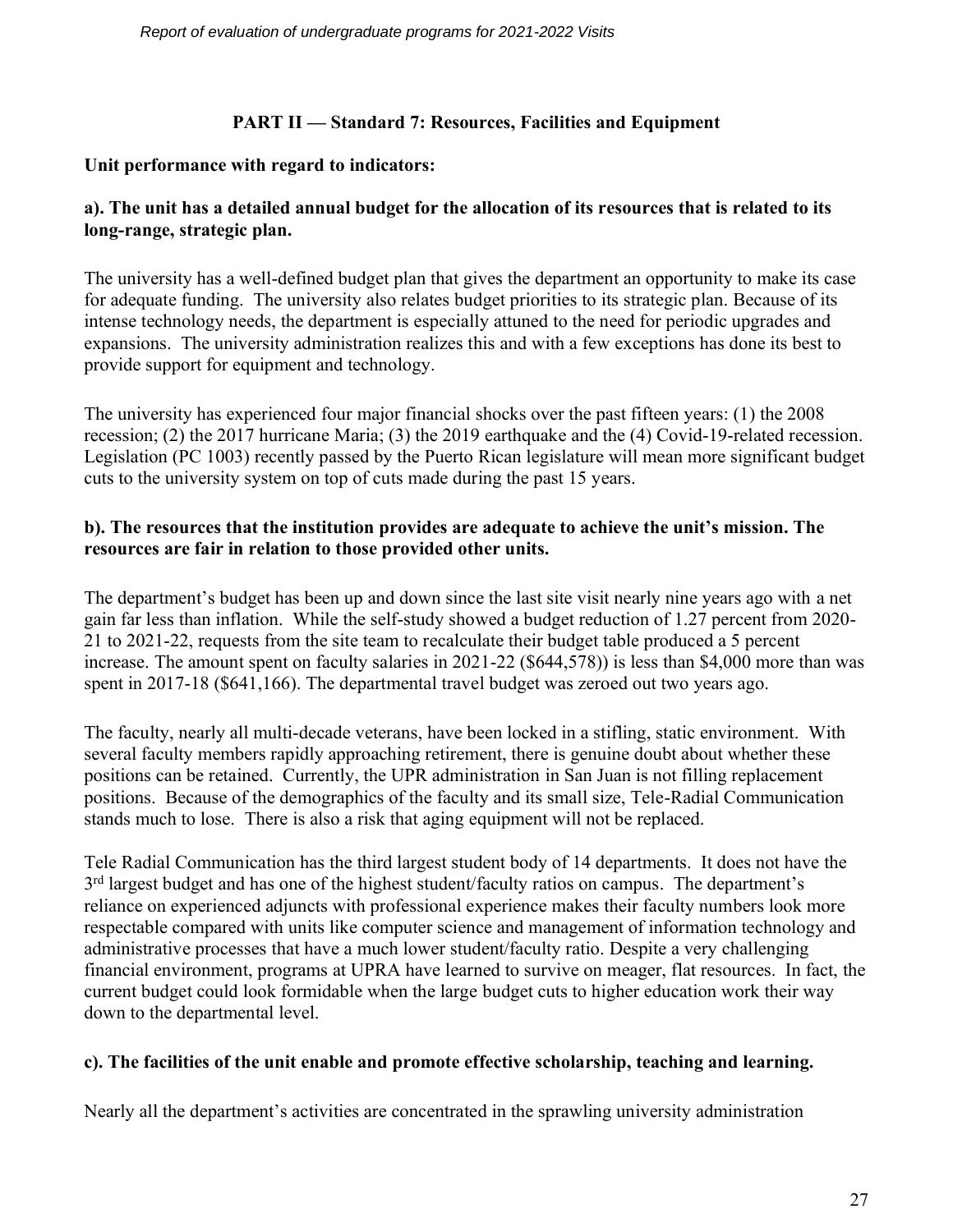#### *Report of evaluation of undergraduate programs for 2021-2022 Visits*

building. Student media and labs are on the ground floor while faculty are housed on the third floor. The department has eight offices, three dedicated classrooms and seven production labs. The department also uses general classrooms in the academic building. Most of the faculty share an office. The wing where the department's administrative/faculty space is located is shared with business administration in an odd configuration where visitors to business must walk through the department's space.

Since its founding as the premier program in Puerto Rico for radio and television studies, the department has worked hard to provide ample space and facilities for experiential learning. It has two fully operational television studios, a multimedia laboratory with 15 workstations, a computer laboratory with 20 workstations, three radio production/editing studios, a digital photography laboratory with 15 workstations and a traditional photography studio and wet lab. There is also space for UPRA Web Radio. Some of the student media space has ADA challenges with a few steps entering facilities and one television control room and a separate group of video editing stations accessible only through a steep internal staircase to a mezzanine level.

### **d). The institution and the unit provide faculty and students with equipment or access to equipment to support its curriculum and the research, creative and professional activities of the faculty**.

Because of the primacy of student media in the department's mission, the university has been largely attentive to its needs to upgrade and expand laboratories. The university's "Plan Puesta al Dia" is a blueprint for the university's technology needs, and the department figures prominently in that plan. A \$25 per course technology fee is scheduled to rise to \$50 in the 2022-23 academic year. Course fees used to go to the central university administration in San Juan before returning to individual campuses, but as of two years ago, the fees are retained locally and distributed. Administration and faculty applaud that change and believe it guarantees that funds are not withheld centrally.

Some computer labs have been upgraded recently (photography, radio) while another (multimedia) is badly out of date. One team member observed that this laboratory had three different vintages of computers with the oldest at the back of the lab running Windows 7. Students had to compensate by bringing their own laptops to run the software required in the class.

The radio-television facilities are comprehensive and adequate. Water damage to one of the control rooms during Maria resulted in impressive new switchers in both control rooms to make them compatible and interoperable. Students note that the cameras available for check-out are coming to the end of their useful lives. It's a credit to the students that the gear has lasted this long.

### **e). The institution and the unit provide sufficient library and information resources to support faculty and student research and professional development.**

The university library facilities are more than adequate to meet the department's needs. A variety of databases are available at the library and online to aid students in information gathering. A cinema room opened in 2017 has been used consistently by some of the faculty for exhibition. A new learning commons augments many of the technological capabilities of the department. This beautiful new technology/collaboration space is just across a walkway from the departmental laboratories.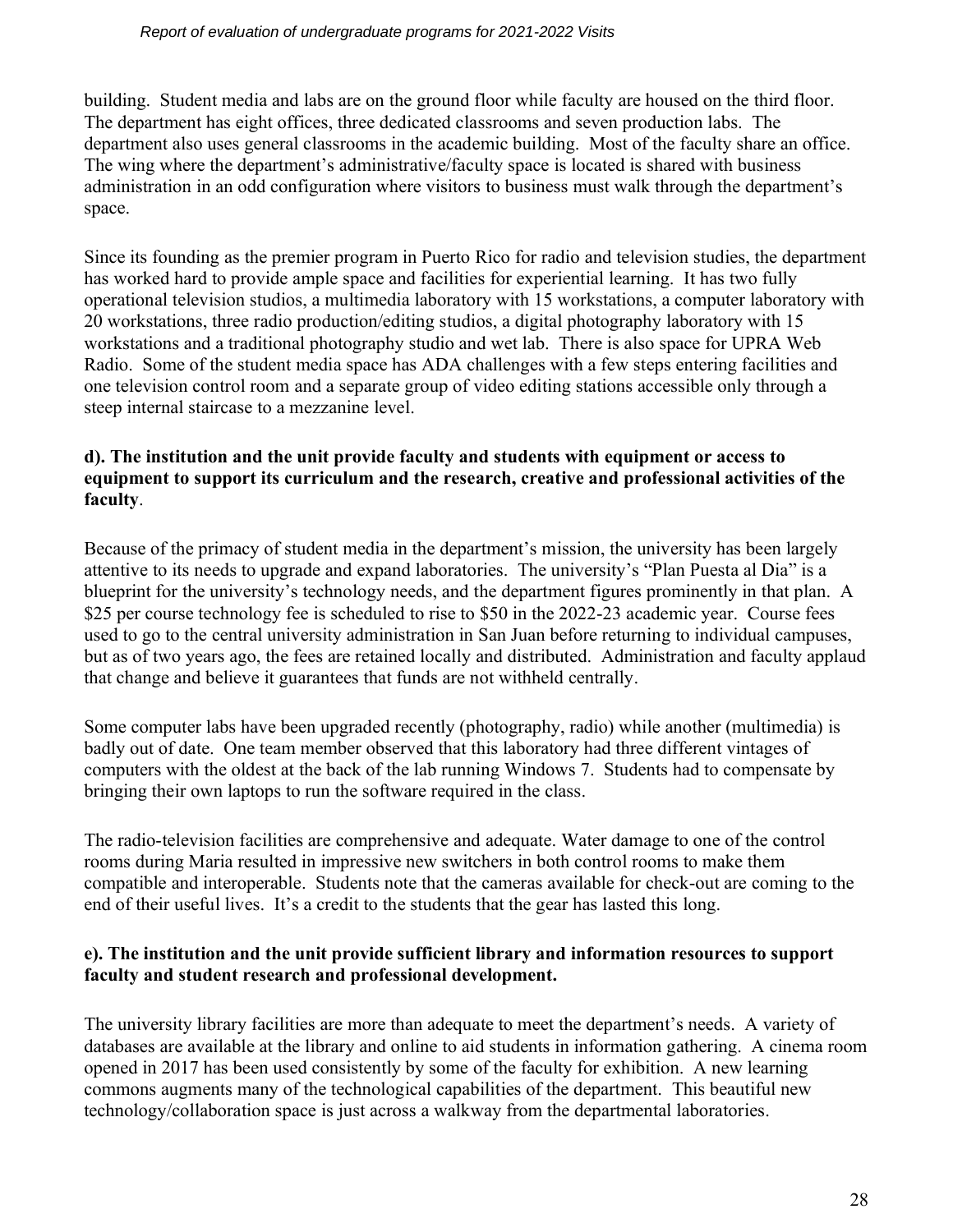### **SUMMARY:**

The department has operated on the margins for several years, bouncing from budget cuts to static budgets to small increases. Fortunately, the department has mostly been able to maintain the student media and laboratory activities that give Tele Radial communication its luster. A resilient faculty has adjusted to living within a precarious, demoralizing budgetary environment. Yet, there is doubt whether the department can stand another major blow. The cuts mandated by the legislature just before the site visit plus the prospect of several unfilled retirement positions place the department on the brink of fiscal crisis.

Overall evaluation, compliance/non-compliance: **NON-COMPLIANCE**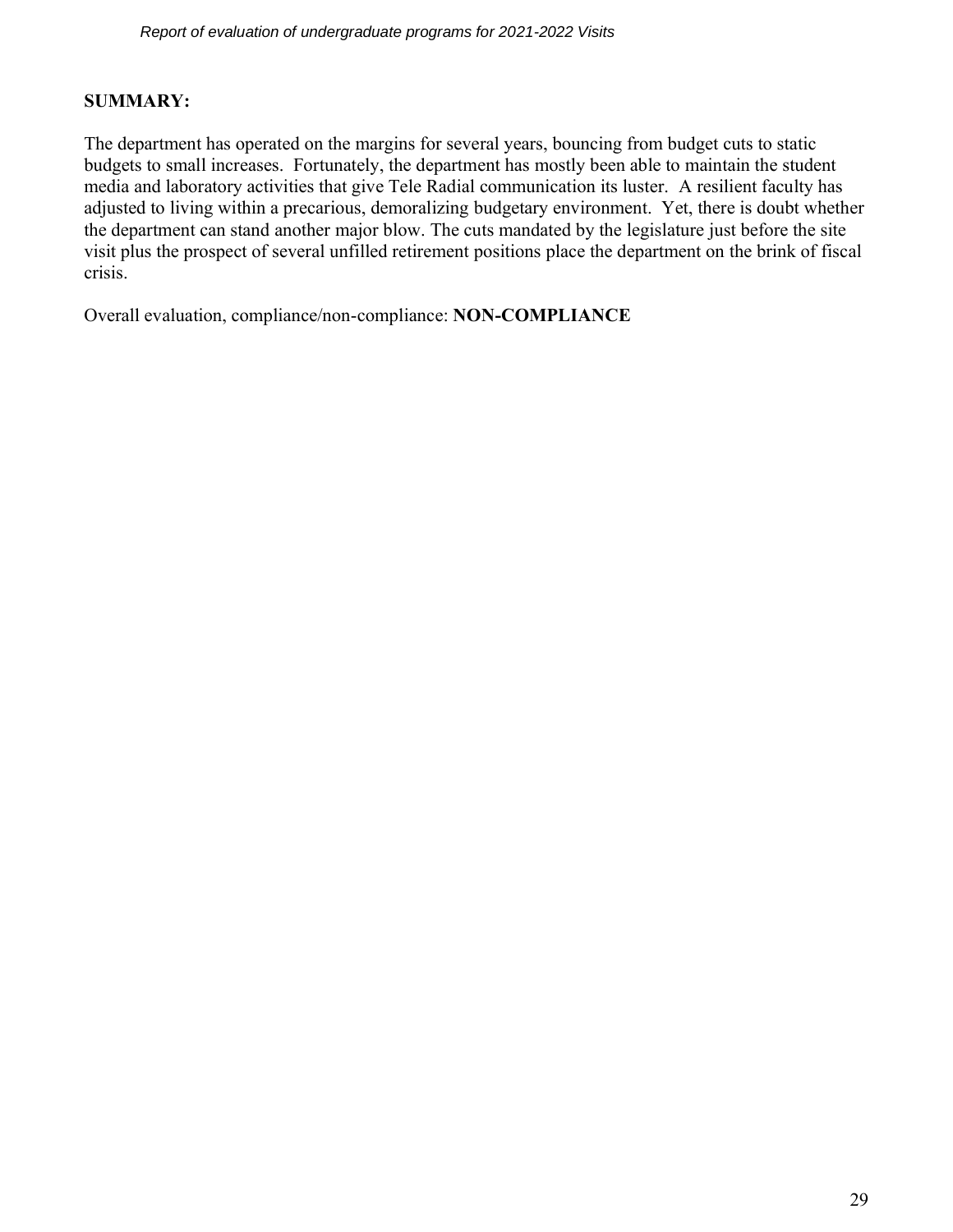### **PART II — Standard 8: Professional and Public Service**

### **Unit performance with regard to indicators:**

### **a). The unit consults and communicates regularly with its alumni and is actively engaged with alumni, professionals and professional associations to keep curriculum and teaching, whether onsite or online, current and to promote the exchange of ideas.**

There is no alumni newsletter, but the department maintains an active Facebook page where it regularly posts activities and student achievement. There has been an alumni board since 2012. There is no record in the self-study of the board having met as a group within the accreditation period, but a meeting with alumni confirmed Zoom activity during the pandemic. An annual communication week serves as a prime opportunity to bring alumni speakers to campus. The experienced faculty, most of whom have been at Arecibo for more than 25 years, know large numbers of professionals throughout the island leverage these contacts to place students for its capstone practicum course and internships. The alumni board realizes that it must play a major role in supporting the department as it braces itself for severe budget cuts resulting from the central government's austerity program.

### **b). The unit provides leadership in the development of high standards of professional practice through such activities as offering continuing education, promoting professional ethics, evaluating professional performance, and addressing communication issues of public consequence and concern.**

Some faculty are involved in professional activities that bring them in contact with outside academics and professionals. The whole faculty seems attuned to ethics and social responsibility.

### **c). The unit contributes to the improvement of journalism and mass communication as academic disciplines by supporting the faculty's involvement in academic associations and related activities.**

The tight budget has constricted the faculty's involvement in professional activities. Yet, faculty members are visible in several professional associations in Puerto Rico. The campus and university system have limited funds to support faculty who want to become active in international professional associations.

### **d). The unit contributes to its communities through unit-based service projects and events, service learning of its students and civic engagement of its faculty.**

The department does not have a signature public service project. It has relied on the involvement of its individual faculty locally and the significant outreach of its student media and projects to reach external constituencies. Nearly every faculty member has been involved in a community activity. Because it is such a veteran faculty, much of this activity runs deep. Student radio and television public service campaigns have focused on depression, pollution, and animal abuse. An impressive PR initiative occurred when the campaign classes focused exclusively on hurricane relief after the devastation caused by Maria. This initiative alone brought considerable island-wide attention. Administrators and faculty on the Arecibo campus are very proud of the student output and believe it enhances the campus' reputation significantly. A weekly radio program focused on the LGBTQ+ community has also drawn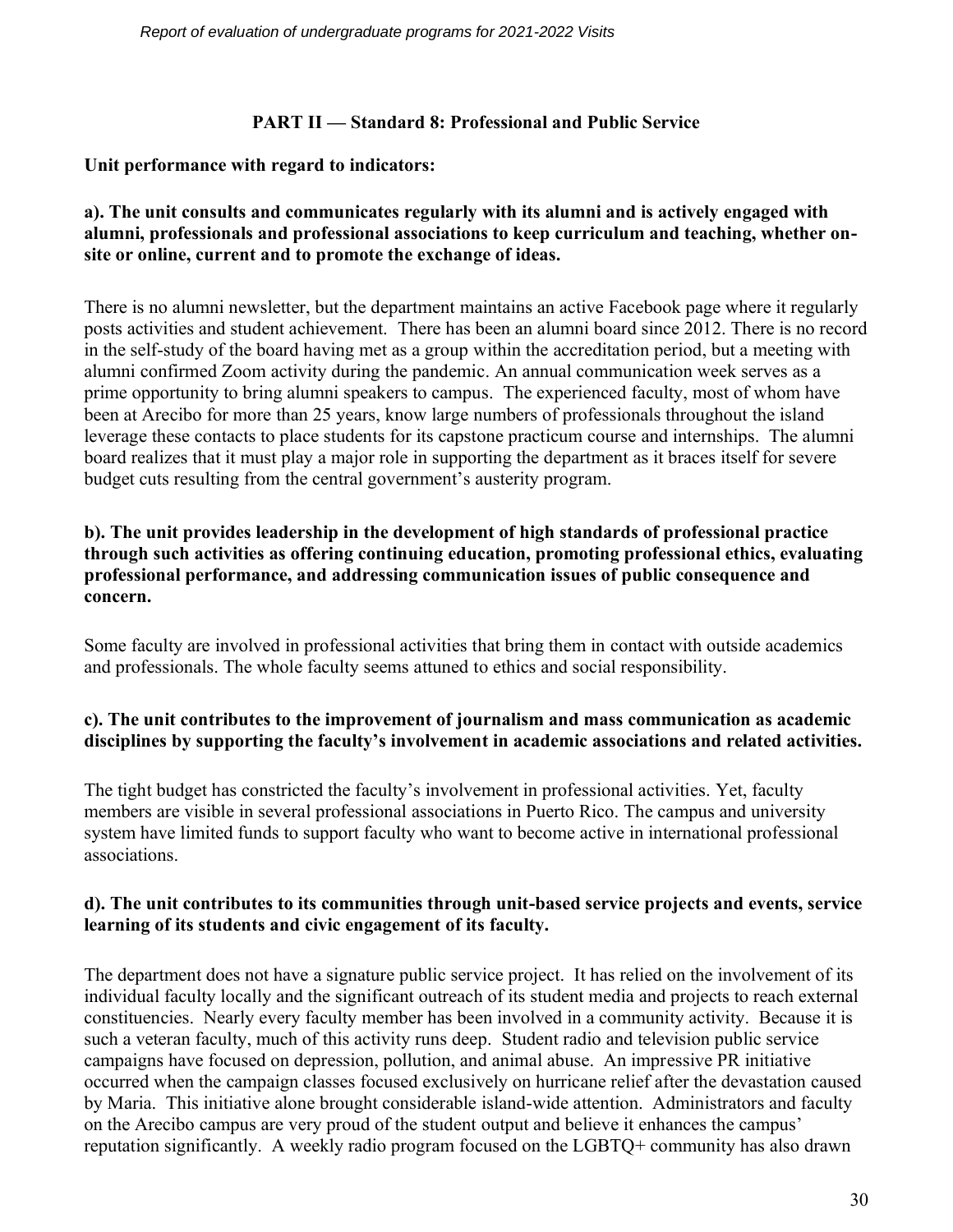praise. The campus community values student projects, campaigns and programs with a strong community service focus and sees Tele Radial Communication as one of its most visible and most public service-oriented programs.

### **e). The unit supports scholastic journalism through such activities as faculty workshops, visiting lectures and critiques of student work.**

The department has had projects supporting scholastic journalism, but nothing recently although NAHJ has had an ongoing outreach. In 2013, faculty participated in its final workshop as part of a Department of Education initiative to help high school students in Puerto Rico learn the skills of photojournalism. In 2016, the faculty advisor to "Tinta Digital" conducted workshops for a local middle school. In 2017, there was a photojournalism workshop aimed at dropouts from rural schools.

### **SUMMARY:**

The strength of the department's public service is its multi-faceted student media, student organizations and student project initiatives. With dedicated faculty oversight, there is a steady stream of activity. The faculty are active individually in various endeavors, civic and professional. High teaching loads and constrained budgets limit the ambition of the department's public service activities.

Overall evaluation, compliance/non-compliance: **COMPLIANCE**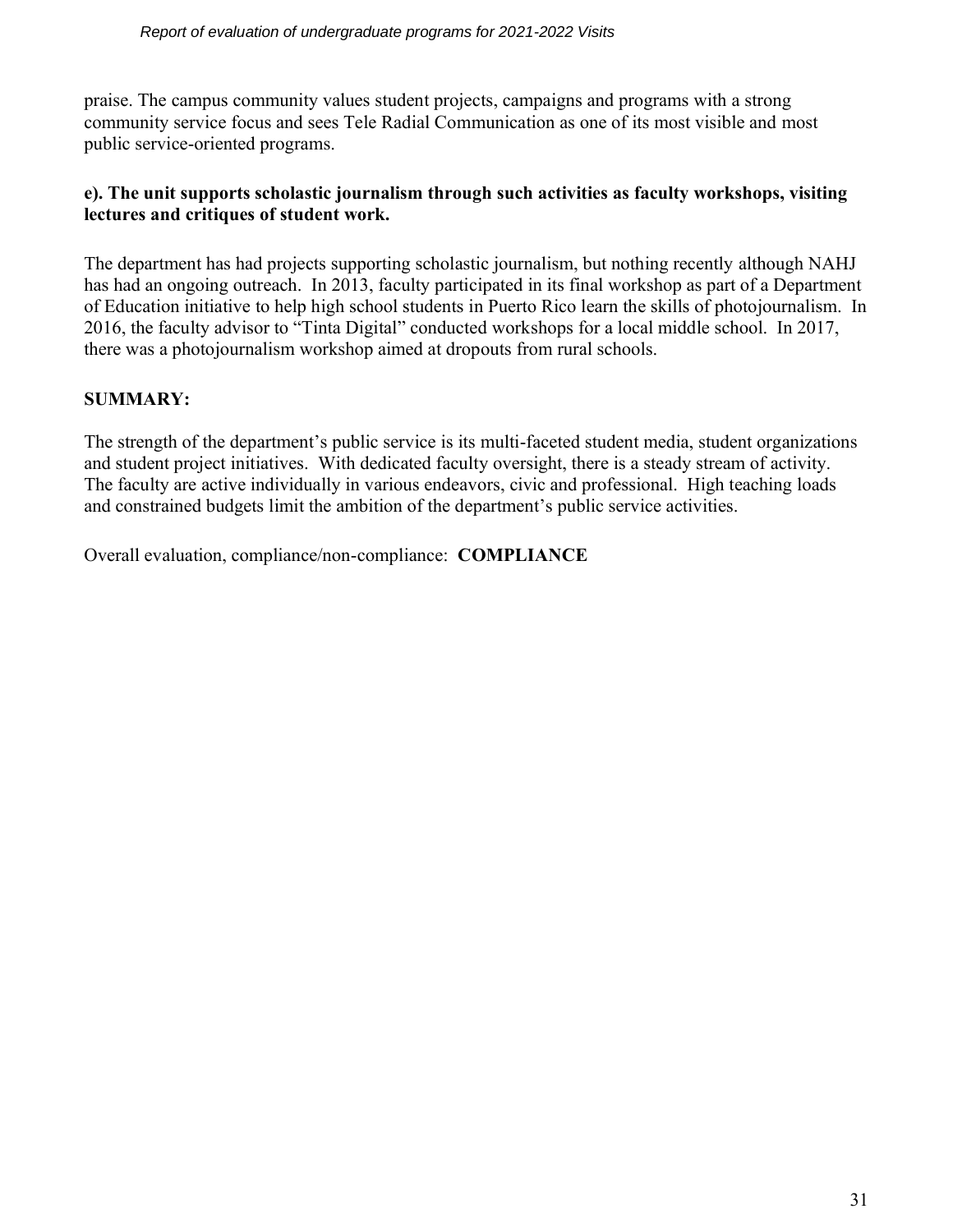### **PART II — Standard 9: Assessment of Learning Outcomes**

### **Unit performance with regard to indicators:**

*The Accrediting Committee and Council seek site-team reports on assessment that are appropriately detailed for a judgment on compliance that is informed, fair and consistent from one team to another. Please respond to each of these questions in your report on indicators (a), (b) and (c):*

### **a). The unit defines the goals for learning that students must achieve, including the "Professional Values and Competencies" of the Council.**

*• Who is in charge of the assessment program (e.g., administrator, sequence coordinator or faculty committee)?*

The assessment committee, which acts as a committee of the whole, is chaired by a senior faculty member who is a former Dean of Academic Affairs and Chancellor of the UPRA, and a champion of assessment in the department. All of the full-time faculty make up the assessment committee. The committee met four times in AY 2020-2021.

*• How has the unit verified that core and required courses cover all 12 of ACEJMC's professional values and competencies?*

The department identifies 19 learning outcomes for all students, regardless of emphasis. These outcomes are mapped against the ACEJMC professional values and competencies and the UPRA General Education outcomes to ensure that they meet them all. Here are the department's program outcomes:

- 1. Fluency in oral and written Spanish.
- 2. Adequate management of oral and written English.
- 3. Knowledge and understanding of the main social communication theories and tendencies within the study of mass media.
- 4. Knowledge and understanding of the history and development of mass media.
- 5. Understanding of the impact of new technologies in mass media.
- 6. Adequate knowledge of frequently used research methods in mass media.
- 7. Understanding and application of the elements and basic principles of image composition.
- 8. Understanding and application of the principles and tendencies of audiovisual design and production.
- 9. Knowledge of the basic legal and ethical principles that impact mass media professionals.
- 10. Application of writing principles, formats and techniques for different professions in mass media.
- 11. Skillfulness in the management of information systems, technology and programs commonly used in mass media.
- 12. Comprehension and ability to operate basic equipment required for the production of radio and television programs
- 13. Knowledge of basic marketing strategies.
- 14. Effective oral communication skills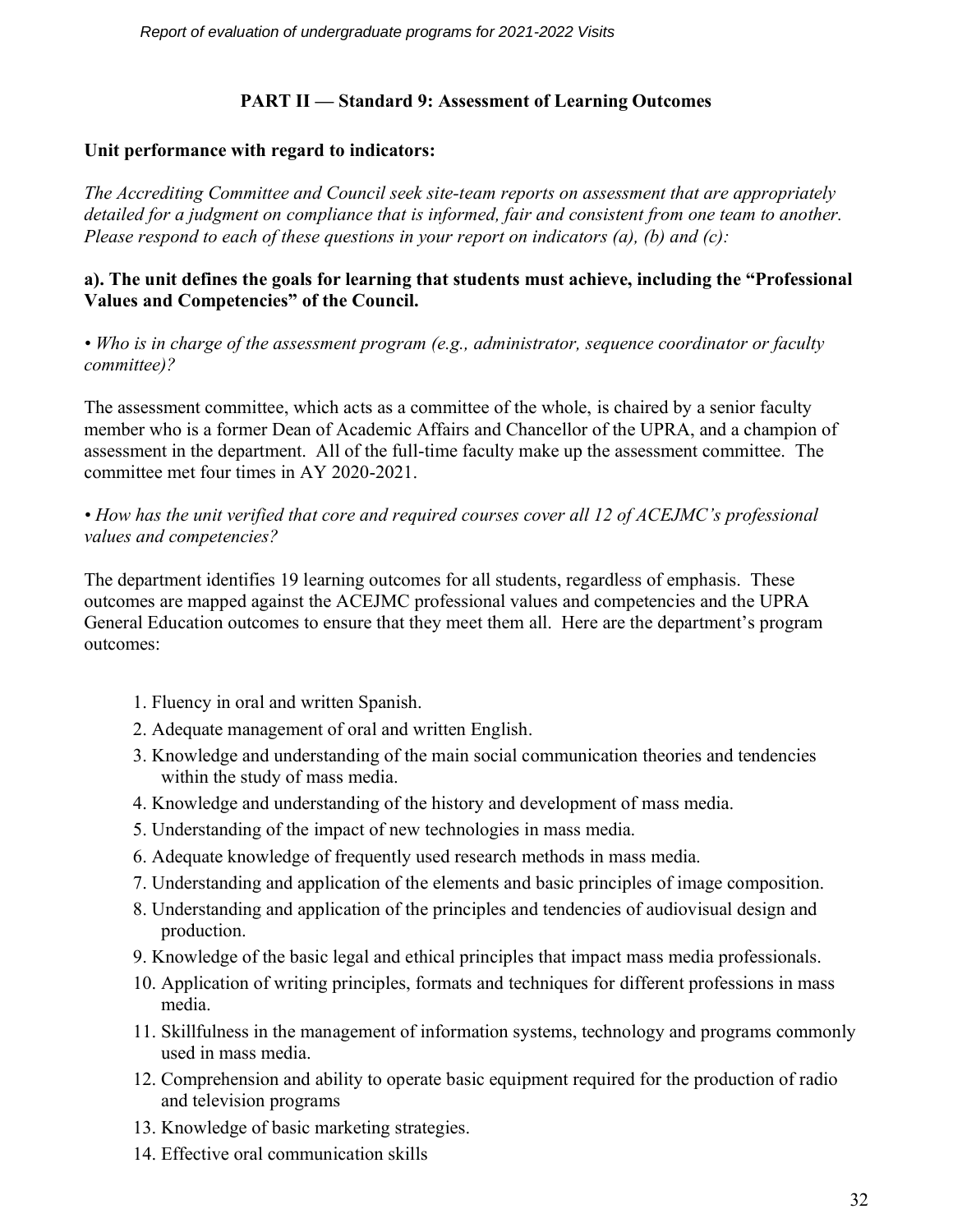- 15. General knowledge of humanities and fields related to natural and social sciences.
- 16. Capacity to analyze events and synthesize in order to process information from several mass media outlets.
- 17. Knowledge of roles and responsibilities of professions related to mass media and communications.
- 18. Capable of showing respect, acceptance and value the cultural, ethnic, religious, socioeconomic, political and other differences among audiences, exceptional populations, and others.
- 19. Familiar with entrepreneurship and business development opportunities in communicationrelated fields.

These 19 outcomes are then aggregated into six main assessment areas:

- Media and Professions
- Images and Information
- Research
- Diversity
- Writing and Information Management
- Freedom of Speech and Ethics

Each assessment area is mapped against the ACEJMC values and competencies, the department learning outcomes and the General Education requirements.

### *• How has the unit ensured that the syllabuses for these courses state learning outcomes that address the values and competencies appropriate for each course?*

A review of syllabi in the core and emphases courses revealed that none of these outcomes are specifically mentioned in course syllabi. Each syllabus identifies general and course specific learning outcomes. The general outcomes are intended to be articulations of the program outcomes uniquely applied to the class. However, since each syllabus articulates the outcome differently, it is not easy to identify the specific program outcome and there isn't a consistent reinforcement of the outcomes to help students understand how courses meet the program objectives.

### **b). The unit has a written assessment plan that uses multiple direct and indirect measures to assess student learning.**

The department has an assessment plan that was first created in 2010 and recently revised in 2021. The plan includes multiple direct and indirect measures.

### *• What direct measures of assessment does the unit use, where in the curriculum and when?*

The direct measures are assessment artifacts that are collected from classes that specifically address the outcome in the course. For example: student's use and understanding of visual images and composition is measured with an exercise in the Digital Photography class; understanding and application of law and ethics are gathered with an exam using hypothetical situations in the Law and Ethics class; writing is assessed from writing assignments in four different writing intensive classes; and a reflective essay on diversity is required in the Television and Radio Programming class.

Faculty in these classes use a rubric designed by the assessment committee to evaluate whether the students are meeting competency levels in the outcome. The instructor of the class evaluates the student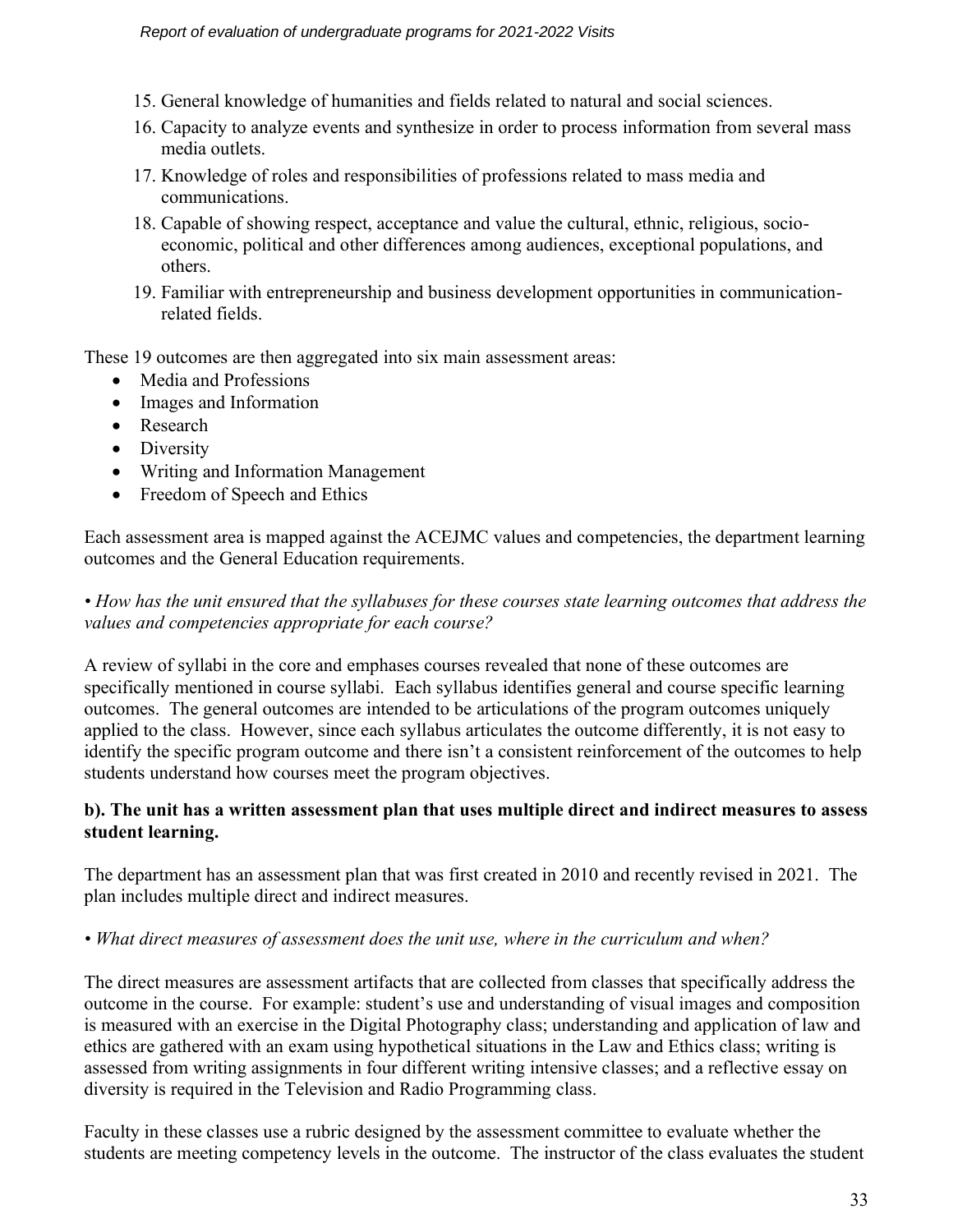work and reports percentages of students who met or didn't meet the competency and reports the results to the assessment committee. By using a standardized rubric, focusing on how many students meet the competency, and sharing the results with assessment, the exercises and tests are used for program assessment as well as graded assignments for the students.

One of the most important direct measures is a portfolio that is developed in the final course of the curriculum, the Practicum/Seminar. The portfolios are evaluated by the faculty who teach the course, with a maximum of 10 per faculty member, and the aggregated results are shared with the assessment committee.

Another direct measure is the internship evaluation provided by the internship supervisor. The program uses feedback from these evaluations to identify areas of improvement of instruction and updating of equipment or software.

### *• What indirect measures does it use, where and when?*

The department collects a graduating senior survey from students in the Practicum/Seminar class. A reading of the latest assessment report shows that this measure is influential for making adjustments to curriculum, instruction and technology.

The department also uses student awards as indirect measures and participates in institutional surveys of alumni.

### *• Are these measures effective for assessing ACEJMC's professional values and competencies?*

The department's plan is very good at consistently gathering and evaluating direct measures that are collected from required courses. The rubrics are standardized, but the evaluation of student work is limited to the instructor of the class, rather than a blind review by a group. This limits the validity and reliability of the data to a degree, but it is still useful over time if student performance improves or declines as determined by the same evaluation process. The plan is integrated into the curriculum and collects data on several competencies each semester.

The portfolio is not used to its full potential. The portfolio evaluations provide good data and help identify strengths and areas of improvements, but they are limited to the perceptions and potential biases of faculty who have taught the students. The portfolio review is often a gold standard of assessment when it is reviewed by external experts such as alumni and media professionals.

### **c). The unit collects and reports data from its assessment activities and applies the data to improve curriculum and instruction.**

### *• How does the unit collect and analyze the findings and identify unsatisfactory learning of specific values and competencies?*

The assessment committee chair writes a detailed assessment report each year. The report goes through each of the direct and indirect measures. In each of these measures, competencies are identified as to whether they are improving, staying the same or declining. Action items are identified at the end of the report to address any deficiencies. The report for AY 2020-2021 mentioned that some of the assessment tools, such as internship evaluations, were not completed because students were moved to remote learning.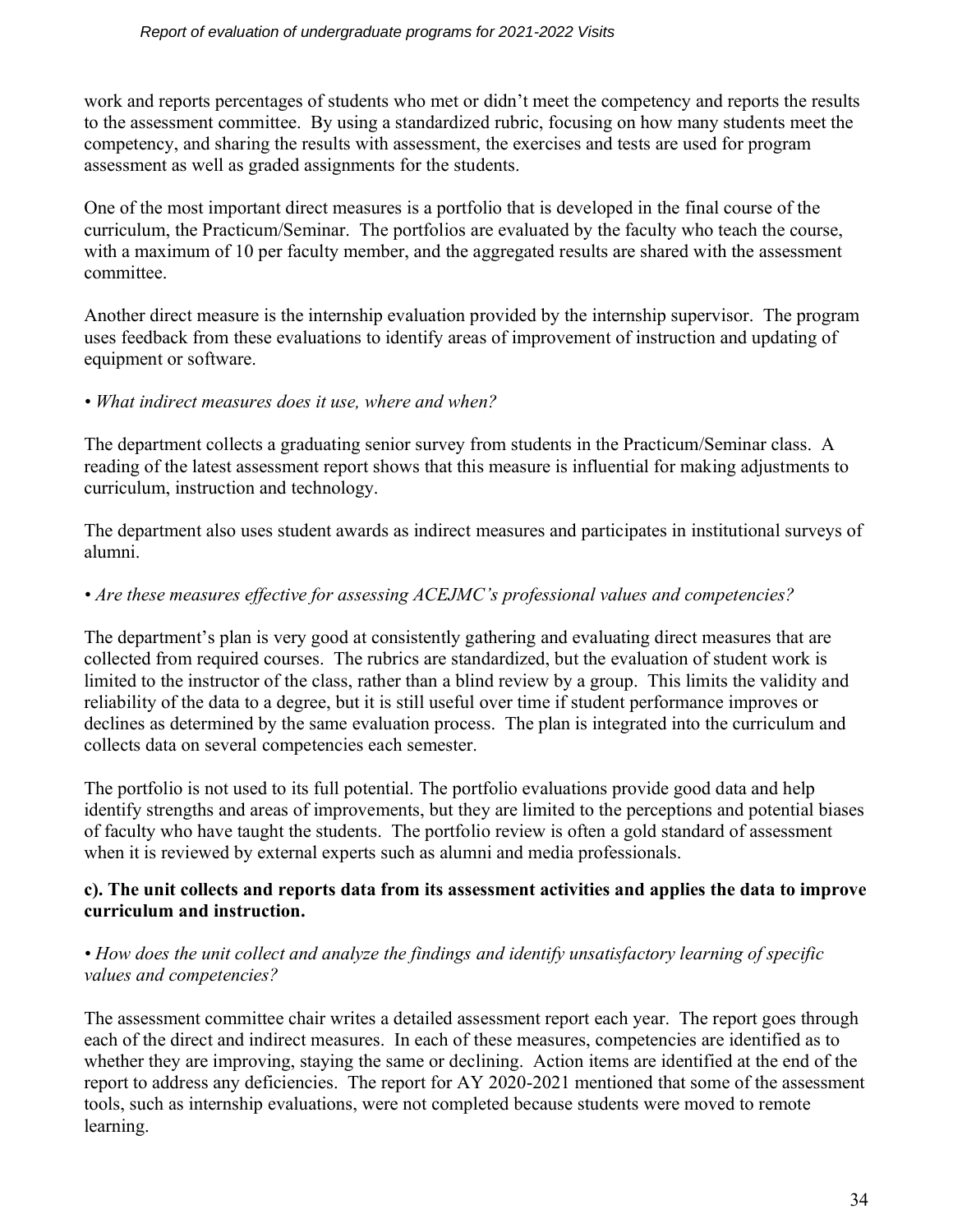*Report of evaluation of undergraduate programs for 2021-2022 Visits* 

*• What specific values and competencies had graduating classes not mastered satisfactorily?*

Here are a few examples:

- In the area of Law and Ethics, the competency goals was for at least 70% of the students to pass each of the hypothetical exercises. This goal was met by 65% of the students and the following areas were problematic: copyright, Fairness Doctrine, and obscenity. The need to reinforce this content in the Law and Ethics course.
- Writing is another area identified as needing improvement. The committee is reviewing the rubric and writing assignments to make sure they are effective tools for measuring this competency. The rubrics identify specific areas of improvement with written language.
- The senior survey identified concerns with the quality of learning in Spanish and Marketing. The department met with the Languages and Business Administration departments to discuss these results. They found that each department had similar concerns and they are looking at improving instruction either with course or instructor adjustments.
- Internship evaluations indicated that students in television production and directing were not familiar with the current versions of news management systems and run-down creators. They invested in Ross run-down creator that meets industry standards.
- *How does the unit decide how to address these areas of concern and what actions did it take to do so?*

The faculty member who collects the data and analyzes it makes recommendations about how to address areas of concern. The assessment committee, which is made up of all full-time faculty, discusses the assessment data and analysis and recommendation and then plans actions to address the deficiencies.

### *• How does the unit evaluate whether its actions overcame the weaknesses in student learning and what were the results?*

The actions are evaluated in the next collection of assessment data. In the recent assessment report, the data points are tracked over three to six years (depending on the measurement) and the trends are noted as to whether the indicators are improving or declining.

### *• Was the program of data analysis and action effective for identifying and overcoming unsatisfactory student learning?*

The department is conscientious about using the assessment data to improve student learning. While not all areas can be addressed due to limited resources (new technology needs, for example) the department is committed to moving forward on its indicators. The transparency of the learning that is happening in each course allows for open discussions for improving the program through each course.

### **d). The unit maintains contact with the alumni to assess these experiences in the professions and to provide suggestions for improving curriculum and instruction.**

The advisory board met twice via Zoom in 2021 and gives feedback about how graduates and interns are performing. Many alumni are also internship supervisors and they evaluate students' competencies as part of the course grade. However, this is an area that could be improved. Getting alumni and professional feedback on student portfolios would lift the assessment plan considerably.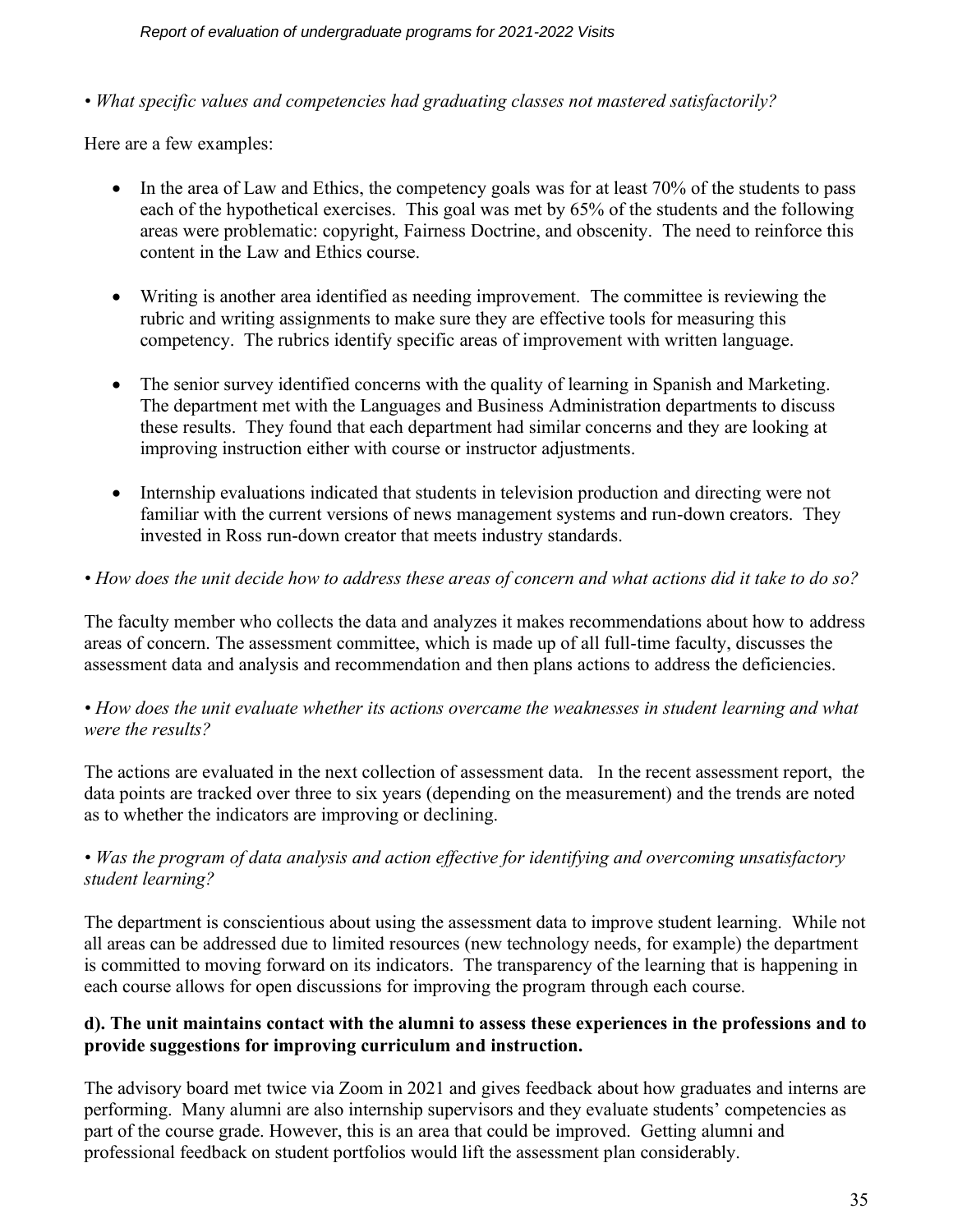### **e). The unit includes members of journalism and mass communication professions in its assessment process.**

Professional feedback is provided through internship evaluations, but evaluations of student portfolios would enhance the assessment plan.

### **SUMMARY:**

The department has an assessment plan with multiple direct and indirect measures. The program regularly gathers data on these measures and writes a detailed annual assessment report. All faculty are involved in the assessment committee and gather assessment from their classes. There is evidence that the department has acted on these recommendations. Improvements or weaknesses are tracked over time using the assessment report. The plan could be improved by inviting more outside evaluation of student work, a broader faculty examination of individual portfolios and requiring consistent learning outcomes across all syllabi.

Overall evaluation, compliance/non-compliance: **COMPLIANCE**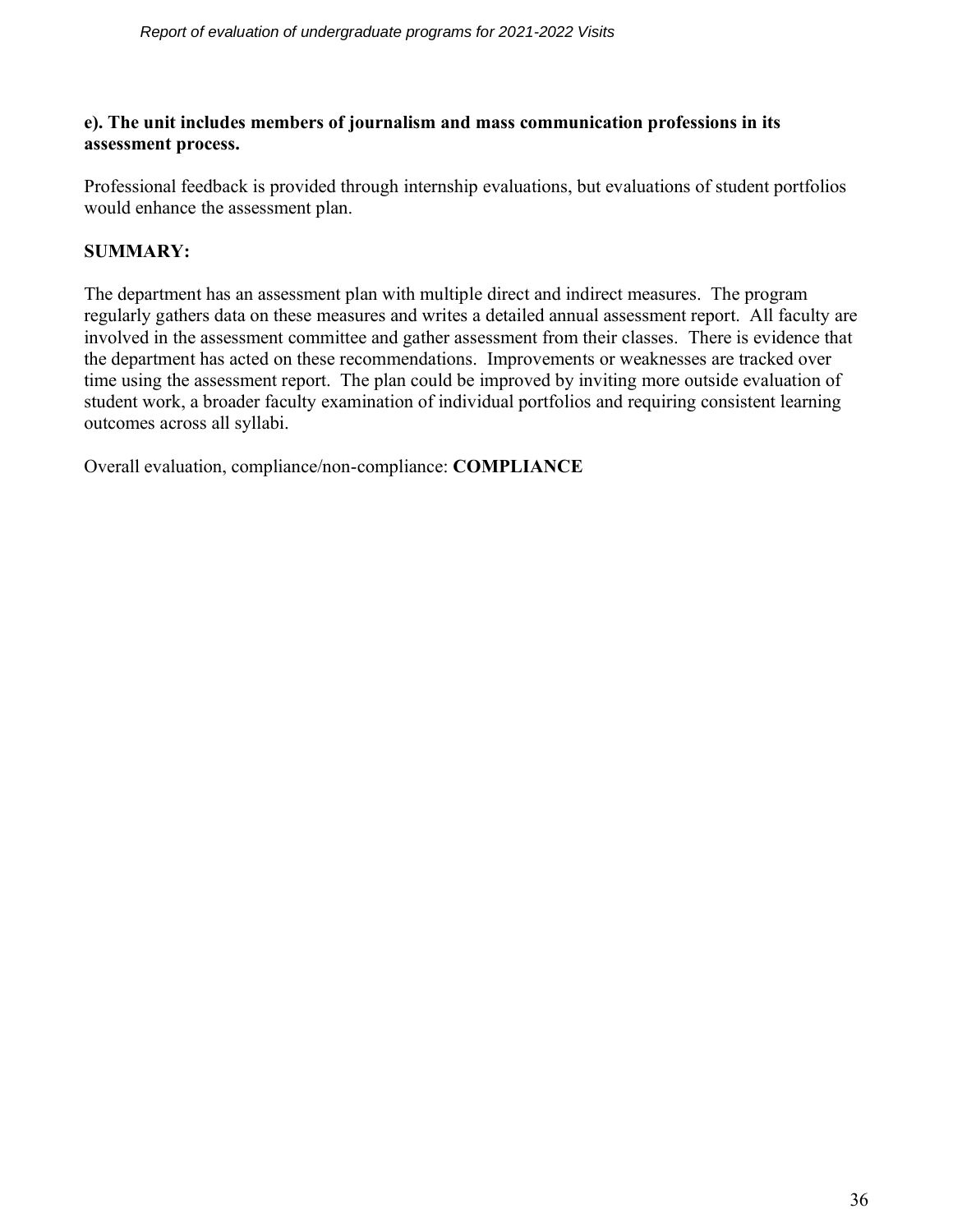### **PART III: Summary by site visit team**

Summarize the strengths and weaknesses of the unit.

### **Strengths**

--A highly dedicated, veteran faculty that places a high priority on serving students' needs.

--An ambitious, duty-bound student body that takes great pride in the program and rose to extraordinarily lengths to keep student media initiatives operating during the pandemic.

--Diversity engagement that is embedded in the curriculum and expressed robustly in student productions and projects, especially LGBTQ+ issues.

--Active student media groups and organizations that produce award-winning content and achieved widespread external recognition after Hurricane Maria.

--Strong connection to the professional community within Puerto Rico.

### **Weaknesses**

**--** An anemic resource base, including faculty salaries, that has hardly budged since the initial accreditation visit nine years ago and is perilously close to crisis with the pending retirement of key faculty.

--An ambitious curriculum of six sequences that cannot be supported adequately by the current budget or number of faculty.

--A strategic plan that drifts farther and farther from reality as severe budgetary constraints push the department towards "survival mode."

--A portfolio assessment not used to its full potential through faculty examination and external review of student work.

### **2) List the standards with which the unit is not in compliance.**

Standard 7: Resources, Facilities and Equipment

### **3) Summarize the problems or deficiencies that should be addressed before the next evaluation (i.e., related to non-compliance with standards).**

The university should provide adequate faculty and resources to meet the department's fiscal needs.

All syllabi should include the learning outcomes the course addresses.

### **4) In the case of a recommendation for provisional accreditation, list the deficiencies that should be addressed before the provisional status can be removed.**

 $N/A$